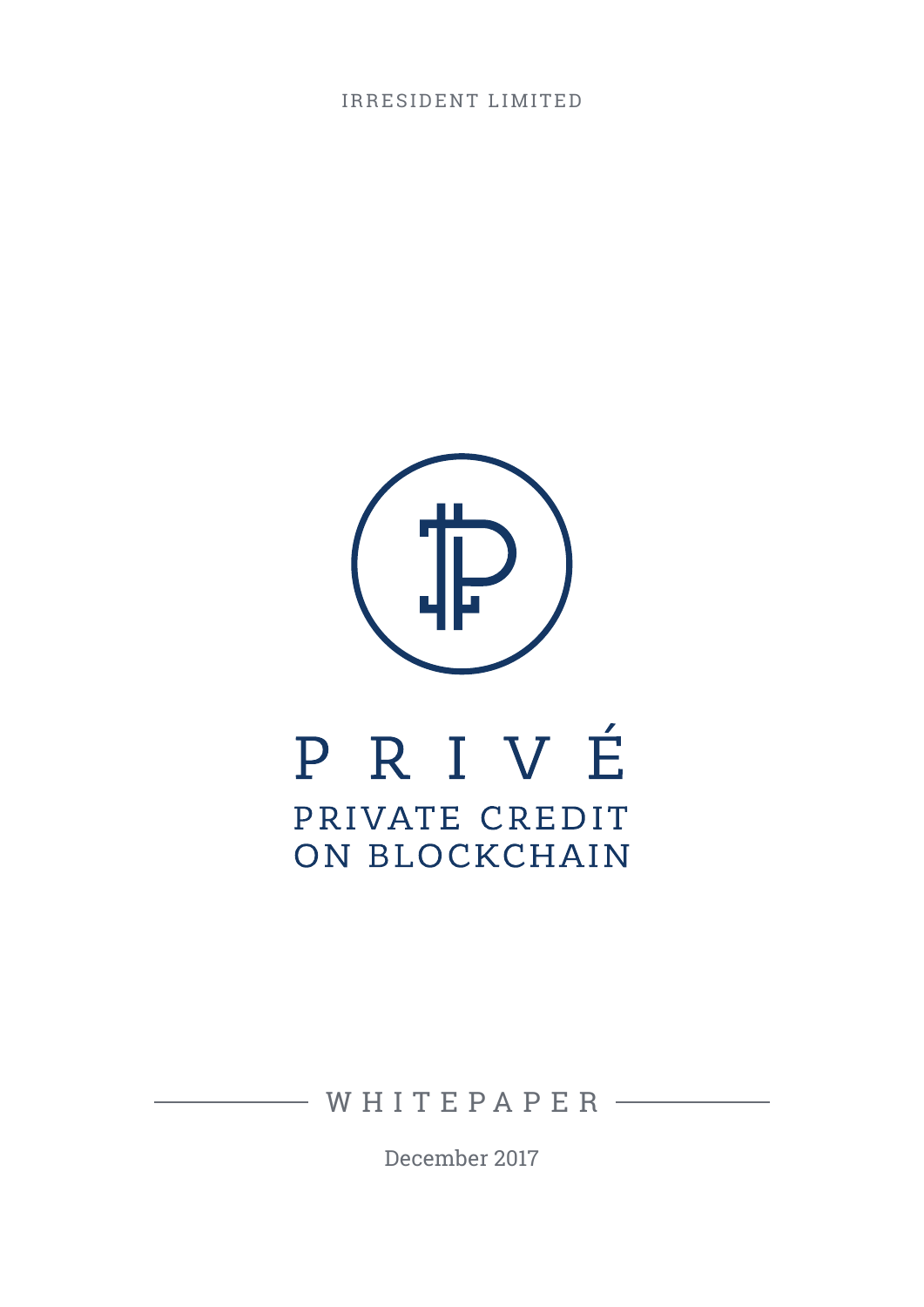

PRIVÉ PRIVATE CREDIT ON BLOCKCHAIN

# **Table of Contents**

|     | Disclaimer 2                                                  |  |
|-----|---------------------------------------------------------------|--|
| 1   | <b>Executive Summary ________ 3</b>                           |  |
| 2   | Problem Domain 14                                             |  |
| 2.1 |                                                               |  |
| 2.2 |                                                               |  |
| 2.3 | ZIRP and NIRP Environment _____ 5                             |  |
| 2.4 | <b>Private Credit</b>                                         |  |
| 2.5 | Hoarding of Bad Loans _____________ 6                         |  |
| 2.6 |                                                               |  |
| 2.7 | Credit Rationing 7                                            |  |
| 3   |                                                               |  |
| 3.1 | Decentralization of ________________8<br><b>Credit Supply</b> |  |
| 3.2 | Competition Driven Cost __________ 8<br>Effectiveness         |  |
| 3.3 | Preservation of Value ____________9                           |  |
| 3.4 | Disruption through 10<br>Transition                           |  |
| 3.5 | Global Adoption _________________ 10                          |  |
| 4   | Key Principles _____________11                                |  |
| 4.1 | Actionable Model _____________ 11                             |  |
| 4.2 | Support for Complete Debt ______ 12<br>Lifecycle              |  |
| 43  | Reliable Collateralization 13<br>Mechanisms                   |  |
| 4.4 | Prevention of Collusion 13<br>and Fraud                       |  |
| 4.5 |                                                               |  |
| 4.6 |                                                               |  |

| 5    | <b>Business Model</b> 15                                  |  |
|------|-----------------------------------------------------------|--|
| 5.1  | Business Use-Case Model ______ 15<br>Overview             |  |
| 5.2  | Principal Business Actors ______ 16<br>(Roles)            |  |
| 5.3  | Secured Loans ___________________ 18                      |  |
| 5.4  |                                                           |  |
| 5.5  | Collateralization 22                                      |  |
| 5.6  |                                                           |  |
| 5.7  |                                                           |  |
| 5.8  |                                                           |  |
| 5.9  | Collateralized Binary _____________ 25<br>Guarantee - CBG |  |
| 5.10 |                                                           |  |
| 5.11 | Liabilities - ABL                                         |  |
|      |                                                           |  |
| 5.13 |                                                           |  |
| 5.14 |                                                           |  |
| 5.15 | Distribution thereof                                      |  |
| 6    | <b>Development Roadmap ___ 32</b>                         |  |
| 7    | <b>Fundraising and ICO</b> ______ 33                      |  |
| 8    |                                                           |  |
| 9    |                                                           |  |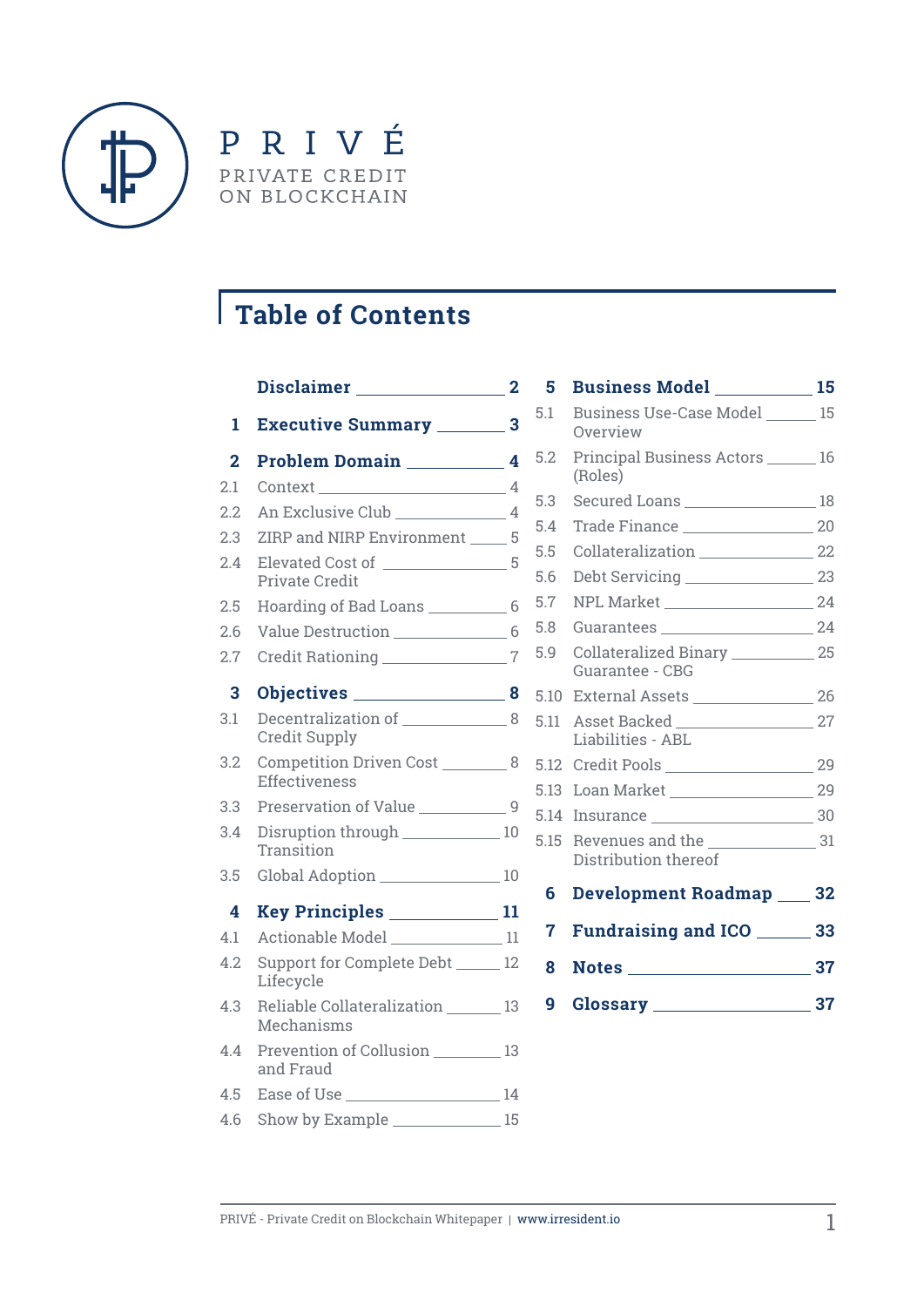



# **Disclaimer**

This document describes Privé project and a planned launch of its fundraising campaign. At the time of writing, Privé project is in an early stage of development. Any forward-looking statements contained in this document, as well as statements declaring what Privé platform is or does, constitute descriptions of Privé's business requirements and its desired features; they do not presently assume any particular level of completeness or availability of the same. This document does not constitute investment advice of any kind.

The document includes a description of Privé platform token, as well as a description of our fundraising strategy. Due to the variation of legal treatments under various legal jurisdictions, the sale of Privé tokens will be subject to the laws of the various legal jurisdictions. Our token offering to residents of certain jurisdictions may be subject to additional legal actions, and potential restrictions. In certain cases, offers to residents of certain jurisdictions may be excluded completely. In order to determine which legal requirements you are required to abide by as a buyer, i.e. if and under what conditions you can buy Privé platform tokens, please refer to the token sale terms published on our website www.irresident.io

All brands, product names, and trademarks of other companies mentioned in this document are used for identification purposes only and are acknowledged as property of the respective company.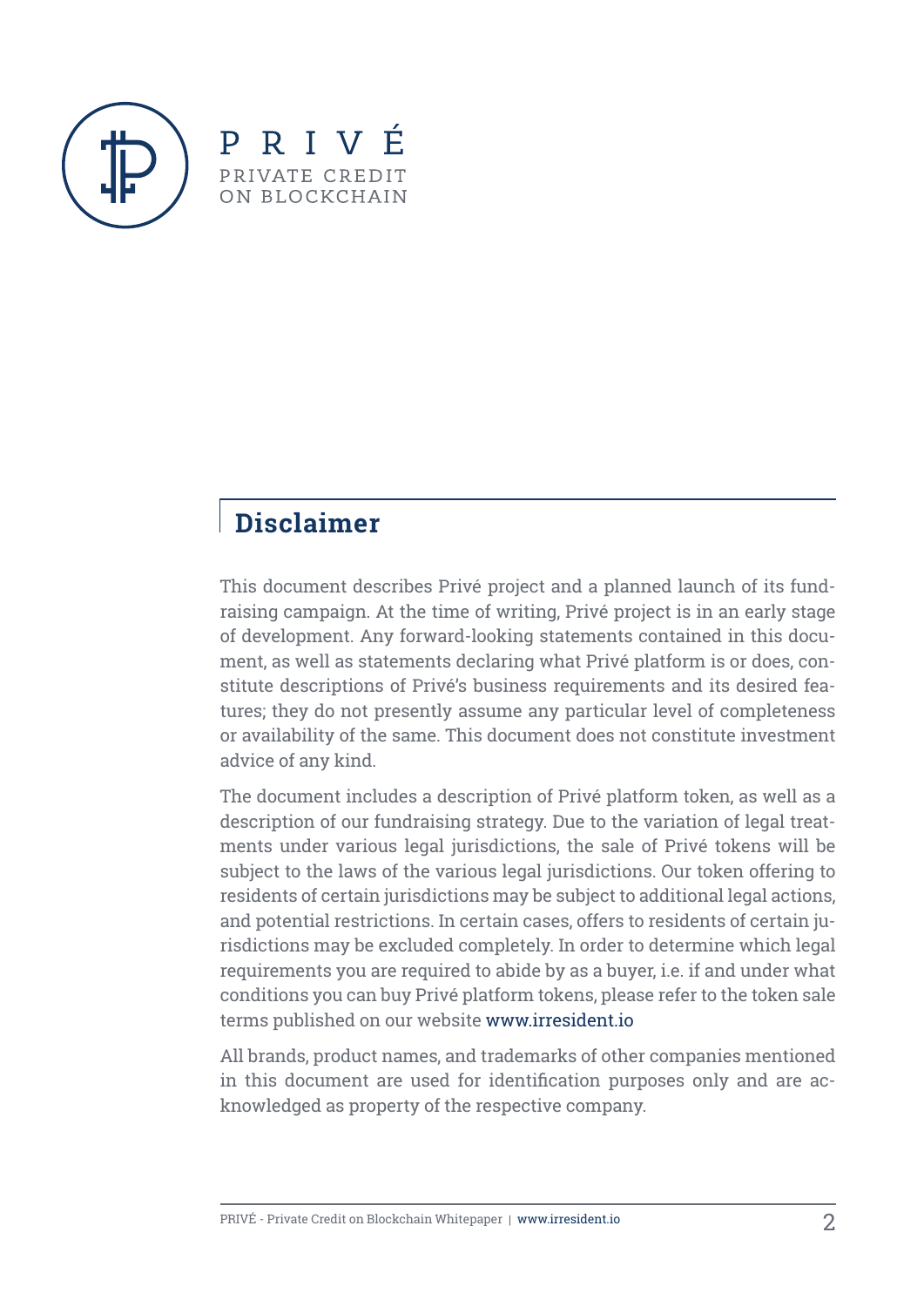

# **PRIVÉ Private Credit on Blockchain**

# **Whitepaper v0.0.9**

by Damir Petkovic with the help of Luka Arvaj and Conor Thacker

# **1 Executive Summary**

Privé is a platform that enables decentralized industrial scale loan and credit origination with support for full debt servicing lifecycle. The platform is being designed to rely on the Ethereum public blockchain and smart contracts for digital contract execution and exchange of value. Realized use-cases include secured lending with support for digital and off-chain collateral, trade finance, guarantees, debt servicing as well as auctioning off non-performing loans (NPL), and other forms of bad debt. The platform introduces a concept of Asset Backed Liabilities which among others enables for large transactions without the necessity of conversions to and from ETH network currency.

Investors in both the digital and real economy can use the Privé platform to invest in secured loans to entities that typically operate in the real economy. Individuals and small businesses can use Privé as a tool that enables them to leverage new opportunities in loan and credit origination. Financial institutions can benefit from Privé's innovative model to create new income streams, cut cost, distribute risk, and shield themselves from the inefficiencies of conventional models and practices <sup>1</sup>.

In order to provide support for legal and regulated entities as well as help legally protect the interests of all parties involved, Privé's smart contracts integrate legal documentation that ensures legal protection within the underlying legal system.

Privé complements the current dominating credit origination models employed by institutions such as banks and private funds. Privé pushes for public Distributed Ledger Technology (DLT) based business model disruption, and offers a decentralized, market-based alternative to the conventional implementation of major use-cases in the financial industry.

#### PRIVÉ - Private Credit on Blockchain Whitepaper **|** www.irresident.io 3

 $^{\rm _{1}}$  As detailed throughout various use-cases in the Whitepaper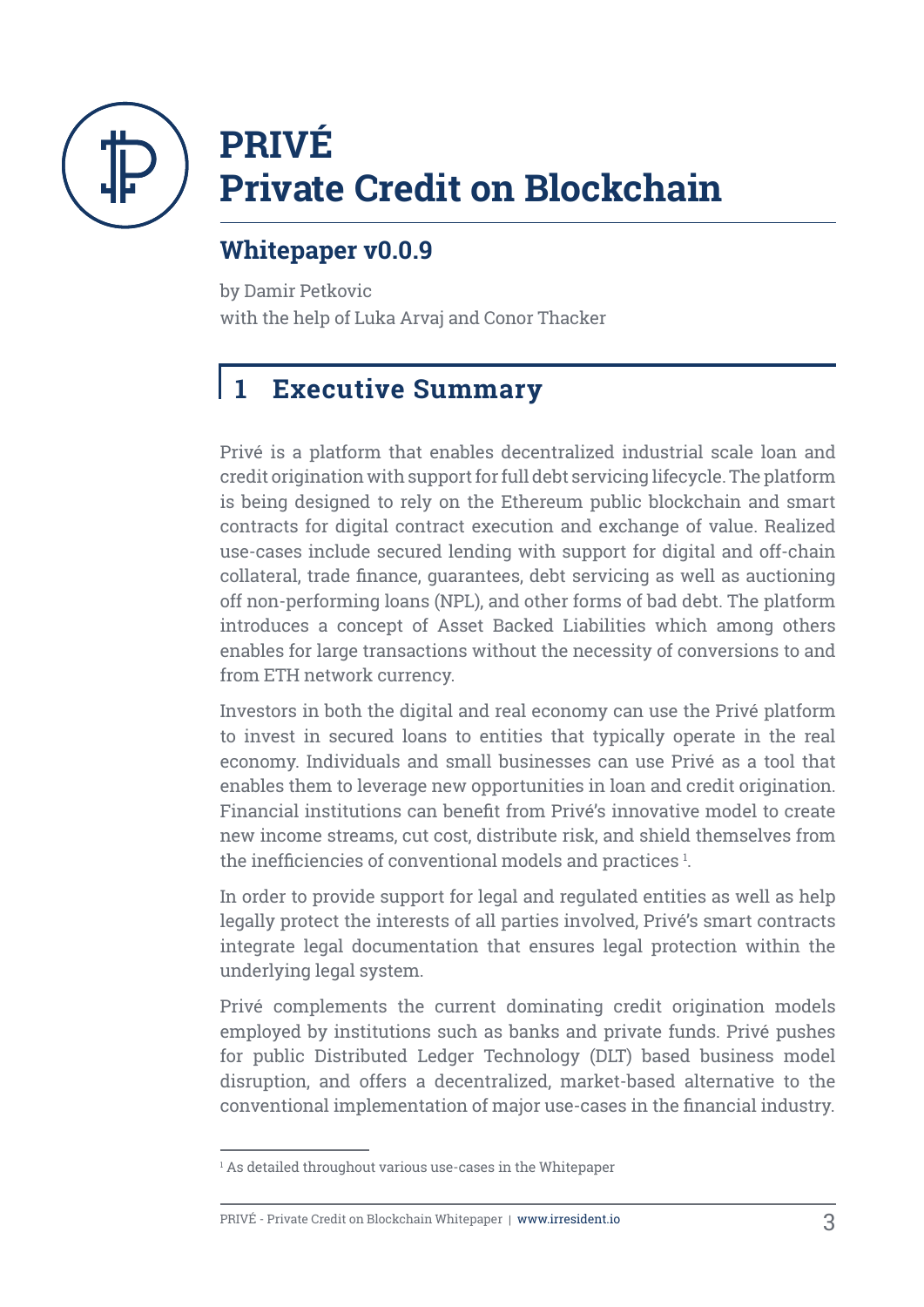

PRIVÉ PRIVATE CREDIT ON BLOCKCHAIN

# **2 Problem Domain**

#### 2.1 Context

Commercial banks and debt funds are two primary sources of commercial financing. Loans are originated either directly from lender to borrower, or indirectly through syndication and structured vehicles that sell their cashflow backed securities to investors. In Europe, commercial banks (depository institutions) are certainly the most common source of secured loans to business entities of all sizes. In the US, debt markets play the major role in corporate financing.

In relation to the blockchain disintermediation paradigm, it is worth noting that conventional lenders are not just mere intermediaries easily replaceable by mechanical operations. Regardless of observable inefficiencies deriving from the regulatory framework, the value provided by the current dominating roles lies in their absorption and distribution of risk.

### 2.2 An Exclusive Club

Heavy regulatory framework encourages creation and preservation of big and inert oligopolies. A logical consequence of having institutions spend millions on regulatory compliance on a yearly basis is the dual manifestation of expensive services and high barriers of entry for the new comers. This manifestation is supported and further elevated by the current dominant participants. These two components combined may lend themselves to the perception of a credit supply scarcity, even in a world awash with central bank liquidity. Such an environment promotes the charging of hefty fees with no real value in return, while at the same time leaving no room for growth for anyone except the already well-established players.

Until recent groundbreaking innovations in public distributed ledger (blockchain) technology, attractive opportunities for non-financial businesses in the commercial lending sector were virtually nonexistent.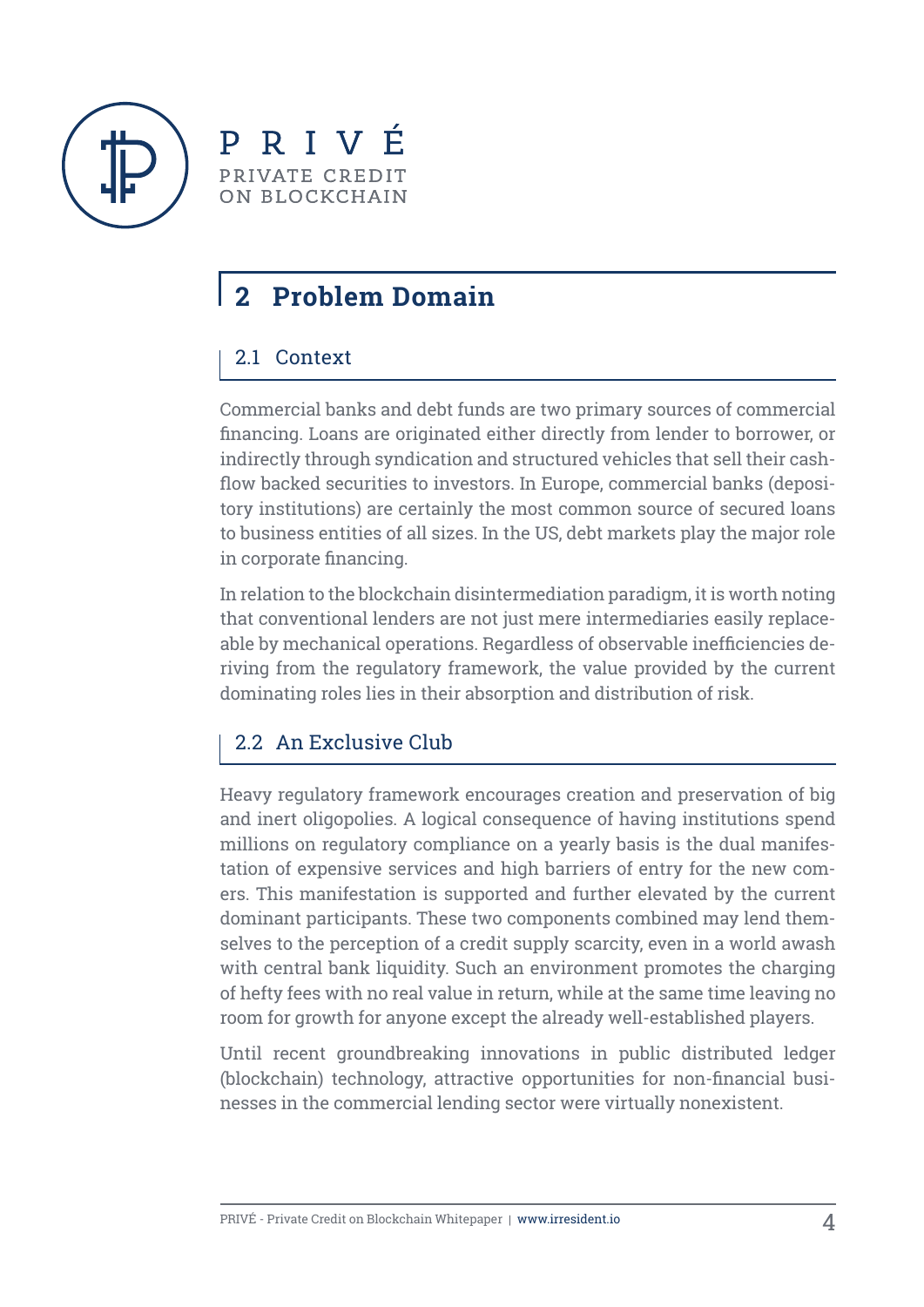





#### 2.3 ZIRP and NIRP Environment

From an investor's perspective, the market is two-sided, with minimal interest rates for depositors and with attractive opportunities reserved primarily for the well-established. As a reminder, it is the real sector (the depositors) who ultimately provide credit to financial institutions, not vice versa.

From a service provider perspective, a relatively low barrier of entry is available only for private placement. This limitation represents an insurmountable obstacle for retail investors, with the most attractive opportunities out of their reach. This is the same group of investors that have been left with trivial interest rates on their deposits, set at the discretion of large banking institutions. Depositors (bail-in) and tax payers (bail-out) bare the sole risk and ultimate expense as a consequence. With the prospect of interest rates rising in the midterm, the depositors are likely to be the last to benefit.

### 2.4 Elevated Cost of Private Credit

Commercial banks don't bother with the hassle of business particularities and don't share their clients' visions, they simply follow predefined, statistically justified, regulatory rules. Private funds, on the other hand, set their own rules, and can lend to virtually anyone, but there's a catch.

Private funds target volume. High profit expectations in both relative and absolute terms is the name of the game with private funds. Funds customize their deals according to particular project requirements. With IRR targets on equity often exceeding 15%, a credit demand outside the largest and/or most lucrative projects at any specific moment is simply out of their focus. Regulatory framework compliant geo-locality based diversification strategies (e.g. funds of funds) add multiple layers of fees to the equation. Even without other 'risk mitigation' arrangements, such as equity payment in kind, mezzanine debt, etc., private credit can be quite expensive while at the same time covering for just a small portion of the total commercial credit demand.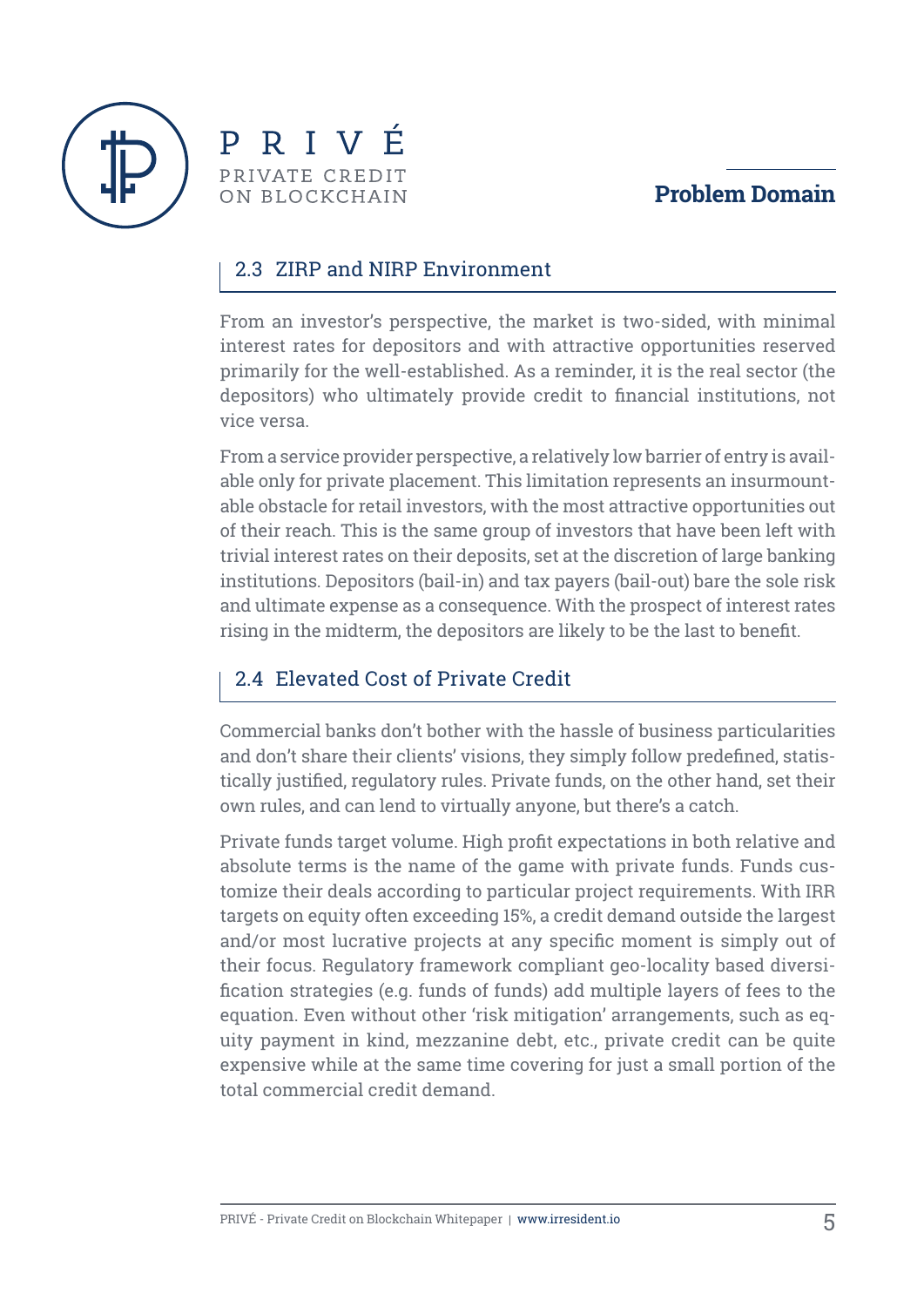



#### **Problem Domain**

On the other hand, once interest rates do begin to rise (an event that is expected to occur soon in the United States, followed by the rest of the world) bank credit will not remain as cheap, and the competitiveness in cost of capital will again come into play.

#### 2.5 Hoarding of Bad Loans

Despite playing by relatively strict rules, banks occasionally end up with loans that no longer perform according to schedule. These loans are referred to as non-performing loans (NPL) and the less severe sub-performing loans (SPL). When it's too late to repackage and sell a loan as part of a structured vehicle, banks rely on their provisioning (capital reserves) when taking losses incurred by the sale of their non-performing exposure, or when liquidating the attached collateral.

Difficulties with banks realizing their NPL losses can stem from legal system/regulatory inefficiencies, reputational concerns, clientelism, and even corruption. The fact that banks are allowed to keep NPL at face value on their balance sheets for prolonged periods of time is a matter of concern. Without any market based monitoring mechanism, and with the centralized institutional oversight that permits banks to hide their bad exposure in plain sight, it is conceivable that certain banks, especially in Europe, reach absurd NPL ratios of over 1/3 of their total commercial credit portfolios.

#### 2.6 Value Destruction

The single most important factor influencing steady growth in NPL share within bank portfolios is selling too late. A business with difficulties in servicing its financial debt tends to lose value extremely fast. With little or no money left for Capital Expenditures (CAPEX), the business soon begins losing their competitive edge. When revenues are spent almost exclusively on servicing debt, overdue payments to suppliers and employees may result. Consequently, these employees may begin to leave the company, and suppliers may refuse to deliver agreed services or products, resulting in diminished revenues.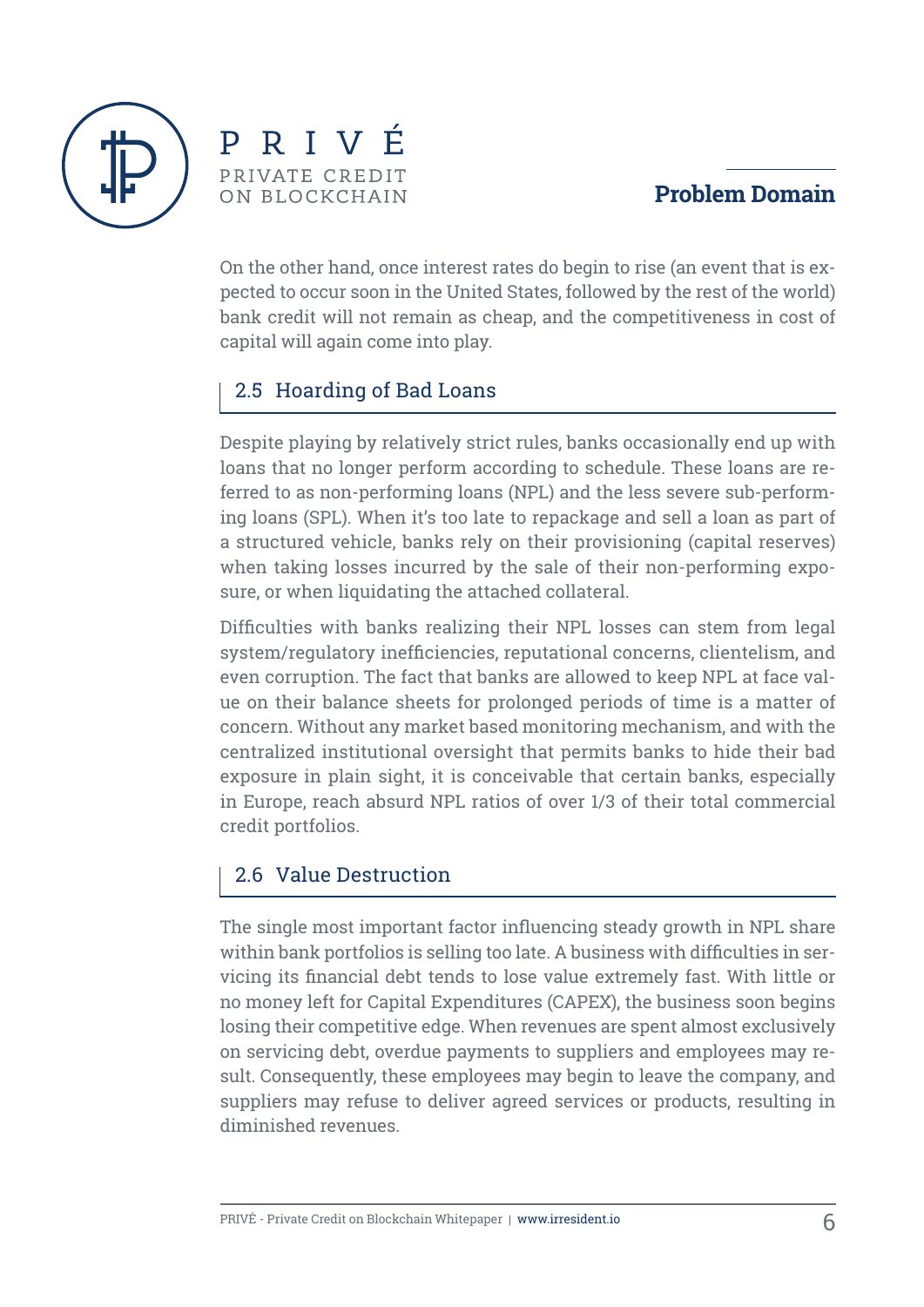



### **Problem Domain**

Many factors can contribute to financial distress; including bad investment decisions and loss of market share to new competitors. However, the key factor that causes a distressed company's value destruction is the debtor and its creditors waiting too long before taking action. In the early stages of financial distress, when the value of the borrower's operations substantially exceed bare collateral liquidation value, the lender should seriously consider selling its NPL or SPL. If a business in distress requires fresh capital investment or operational restructuring, it is often beyond the lender's help, even with refinancing or restructuring.

#### 2.7 Credit Rationing

With the conventional banking system funneling cheap credit to big business (often just to boost the P/E ratios via stock buybacks), there is an observable difference between financial conditions enjoyed by big corporate clients and what is available to everybody else. In commercial lending, this phenomenon can be result of the objective complexity in cases that demand a customized, boutique approach, yet are of insufficient size to attract the attention of private funds. On the other hand, banks may find these projects too risky and refuse to lend, regardless of the borrower's willingness to pay higher interest rates.

Without access to competitive credit supply on a global scale, the outlook is unlikely to change. Besides the obvious risk of everyone being on the same side of the trade, current practices can be detrimental to the economic prosperity profoundly rooted in entrepreneurship and small business growth.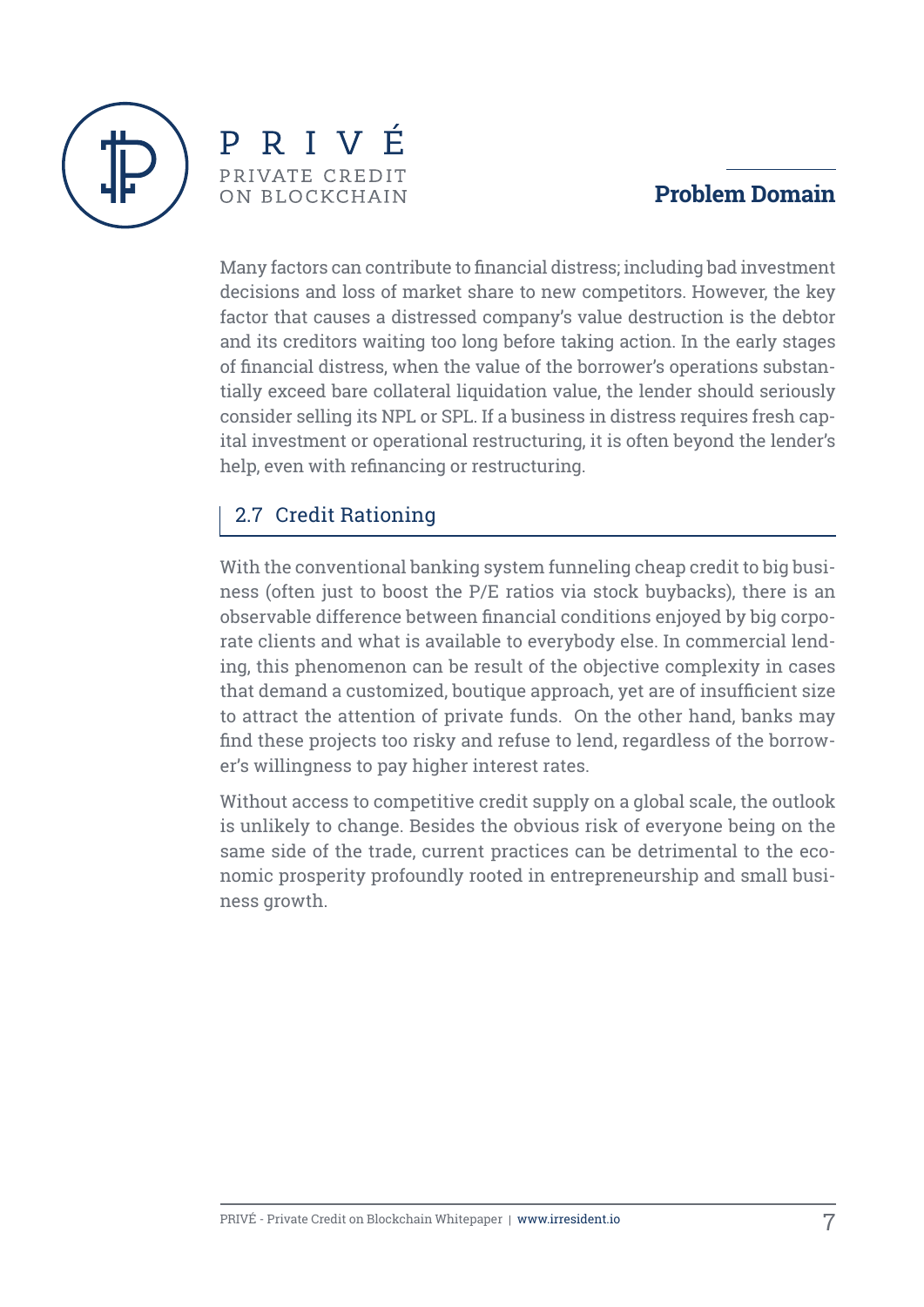



# **3 Objectives**

### 3.1 Decentralization of Credit Supply

Privé's primary objective is to bring together the best of commercial banking and private funds. This enables borrowers access to favorable market-driven financial conditions, and a customized service of freely competing providers. Privé builds upon decentralized global credit supply, and provides loan arrangement and servicing local to borrowers.

Privé aims to accomplish this goal by enabling capital allocation on public distributed ledger. This is achieved by competing Lenders bridging artificially imposed limitations to accessing credit, meaning that borrowers capable of meeting market driven expectations will have an easier task getting the desired financing.

Privé is indiscriminative with respect to transaction size, meaning it will provide support for, and will be used to effectively supplement use-cases involving loan origination to big corporate clients.

### 3.2 Competition Driven Cost Effectiveness

The key component to achieve an affordable yet proprietary per case service is cost effectiveness. Inclusion of individual and small business service providers allows for the required specialization at the business model level. This can be attributed to the permissionless and censorship free nature of public blockchain technology.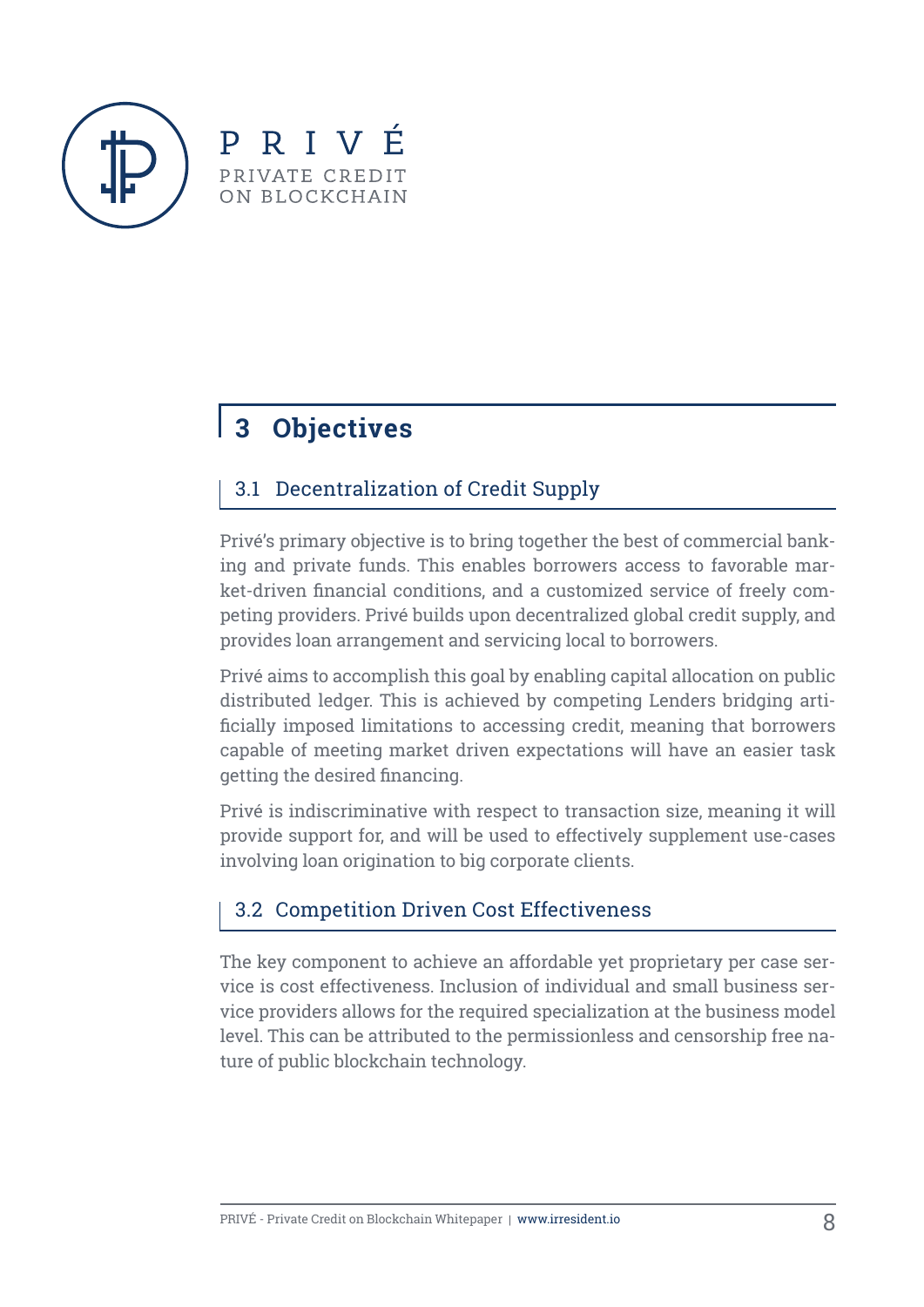## **Objectives**



PRIVÉ PRIVATE CREDIT ON BLOCKCHAIN

A number of business roles (or business actors as referred to in this document) in Privé; such as Arranger, Loan Guarantor, and ABL Issuer (see section 5.2 Principal Business Actors), provide inclusion of new and not necessarily regulated market participants. In certain cases even Lender can be a non-financial entity, this varies based upon the specific regulatory framework. Recent advancements in public DLT enable the mechanics required for the legal binding and execution of contracts that are rule compliant. The inclusion of new participants does not impose new risks, instead it enriches the market with new competition, this in turn drives down the costs of service.

Privé offers new opportunities for the competitive many which complement the supply currently provided only by a select few.

#### 3.3 Preservation of Value

One of Privé's goals is to provide a market-based approach to handling NPL. By delegating distressed asset restructuring activity to interested external parties, Privé intends to help the system clean itself promptly. Privé also provides better protection for lenders and investors, as well as preserving more value for society as a whole.

Privé looks to implement a mechanism that automates the detection of NPL and helps to auction them off. In doing so it shields lenders, guarantors, and most importantly, investors, from all but inevitable NPL related losses. With the exception of the real estate business, a general rule of thumb is that the more of business operations are preserved, the lesser the haircut required.

In this business model, Privé shields lenders from receiving a bad reputation due to NPL sales since the borrowers are made aware of the underlying mechanics in advance. In addition, contrary to common shareholder belief, the process of restructuring can help save what little is left of shareholder equity, and it can allow a business to recover if the correct actions are taken promptly.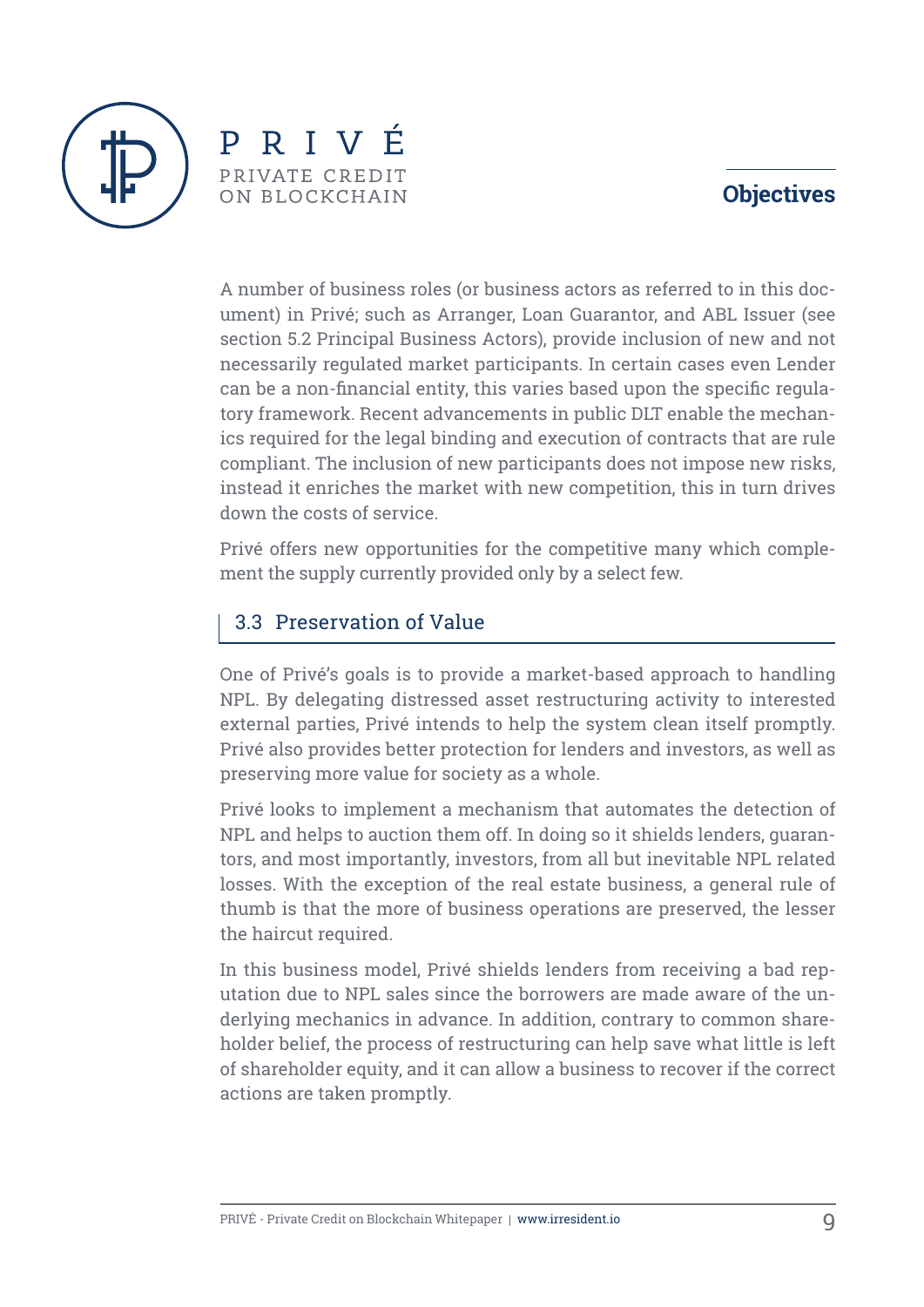# **Objectives**





# 3.4 Disruption through Transition

Our ambition is for Privé to achieve a wide adoption of its decentralized model alternative to conventional lending practices. This cannot happen overnight.

By extending off-chain asset related smart contracts to legal contracts, and having them rely on the underlying legal system, our goal is to have the interest of all parties involved protected off the chain as well. Privé also aims at gaining the confidence and trust of traditional participants, and at achieving widespread acceptance and adoption of the decentralized model alternative during the transition to a world of digital assets.

The reliance on legal protection for dispute resolution is intended as the last resort and is designed as an exception to the rule. Disputes are to be resolved locally and kept contained at the business model level, with interactions limited to business actors (entities) under the given legal system jurisdiction.

# 3.5 Global Adoption

In developed markets, Privé can complement existing credit supply and offer a cost-effective alternative to the conventional credit origination. Our goal is that once the platform is in production and the process of internationalization has commenced, then the functionalities provided by Privé platform will see their application in the unbanked world.

As for the initial implementation and support for different jurisdictions word wide, as well as the required change management, the idea is to decentralize Privé's internationalization effort. This will be achieved through economically incentivized teams in different jurisdictions, each capable of providing initial support as well as taking on the task of managing subsequent changes in their respective underlying legal systems.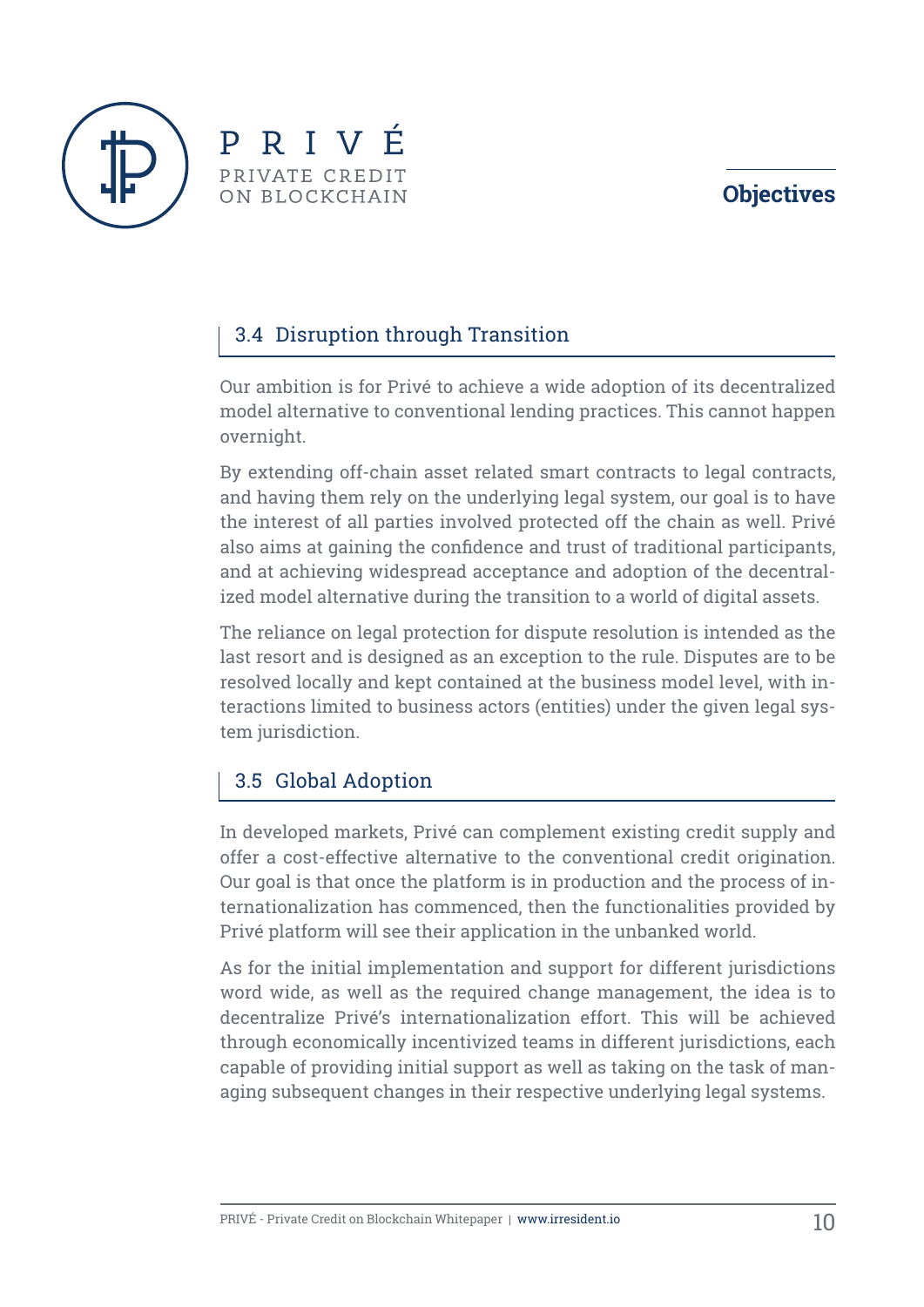



# 4.1 Actionable Model

We at Irresident believe that disruption of established conventional models can be best achieved one actionable step at a time.

In contrast to a purely technological disruption, Privé is based on the premise of an actionable real-world business model disruption. The model relies on the integration of state-of-the-art distributed ledger technology within legal reality for realizing its use-cases to the full potential. The permissionless and censorship free environment implemented by the Ethereum public blockchain is best suited for reducing dependence on conventional financial infrastructure. However, private application and data layers with limited P2P synchronization requirements are better candidates for off the chain implementation.

Privé's approach to disruption is realistic in terms of acknowledging, and bridging, any limitations related to integrating public DLT with the real world. The platform is conceptualized to not depend on any other project finalization, or for the legal systems to adopt blockchain based asset registry solutions. Legal aspects of off-chain interactions are isolated at the business model level and are intended for execution and enforcement within legal system. Legal procedures are encapsulated from the rest of Privé platform through the inclusion of economically incentivized participants. Privé's configuration for legal system compliance, and the resulting applicability thereof, are going to vary depending on specific jurisdiction, meaning the level of disruption of currently prevailing business models will vary accordingly.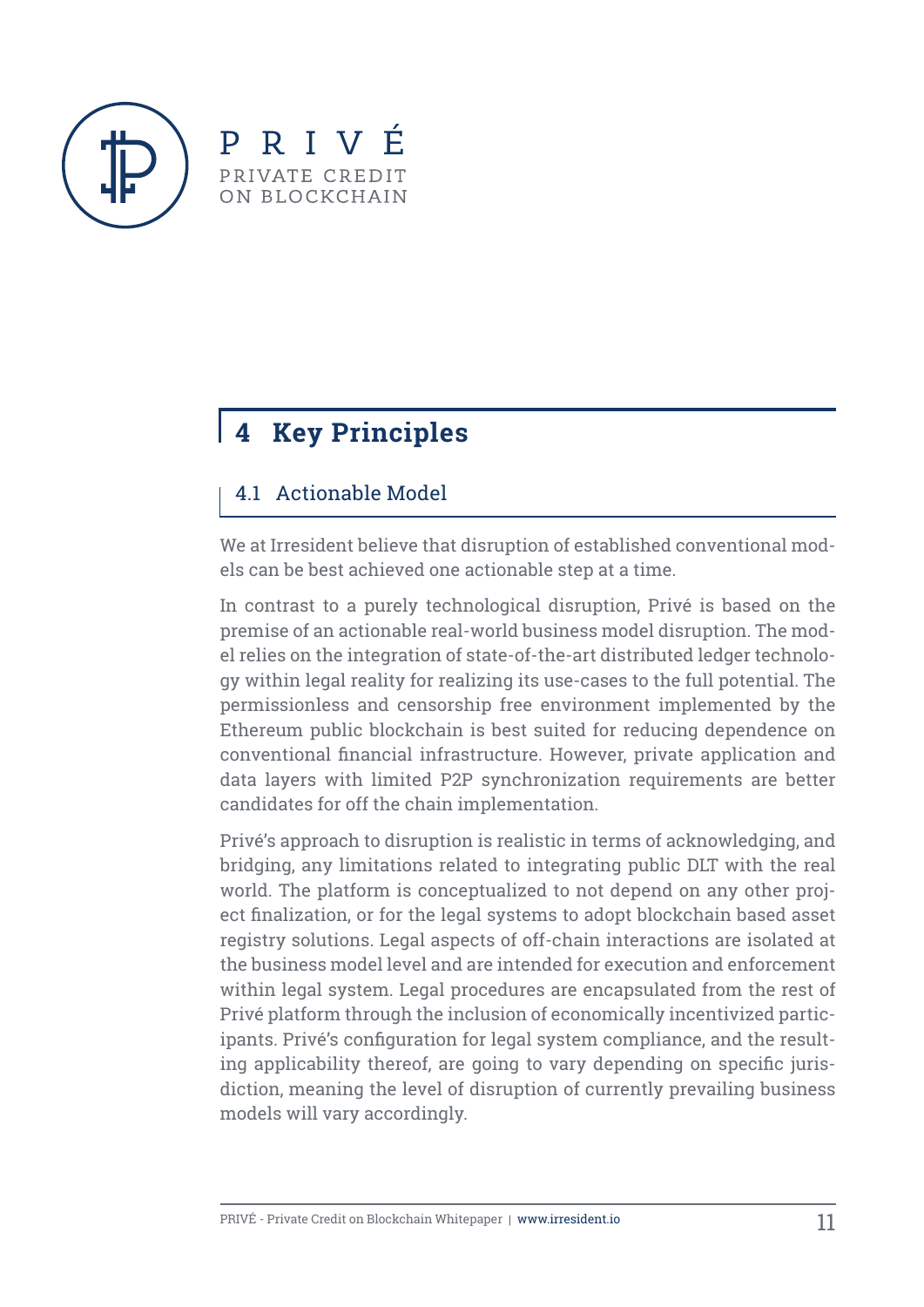





#### 4.2 Support for Complete Debt Lifecycle

Privé addresses all milestones and alternative scenarios within debt lifecycle. From origination of credit, to debt servicing, debt repayment and retirement, optional refinancing, and in the worst case scenario of borrower's default, to exiting the position by auctioning NPL to prospective buyers of distressed debt.

Relieving lenders and their investors from having to deal with loan servicing in a real, locality specific economy, and especially shielding them from workout related activities with non-performing loans, is one of the key benefits of Privé business model. This explains the separation of lending activity into global pooling of capital, and local loan arrangement and servicing.

Support is implemented for alternative scenarios through sales of debt as a whole (i.e. the claims therein.) This ensures a quick, clean, and economically efficient way to deal with the expensive and time consuming effort of debt restructuring and off-chain collateral liquidation. This is done by encapsulating the transfer of claims against debtor and any attached collateral into a single sale transaction. The offer is made to buyers specialized in financial and operational restructuring with a focus on particular borrower's locality market.

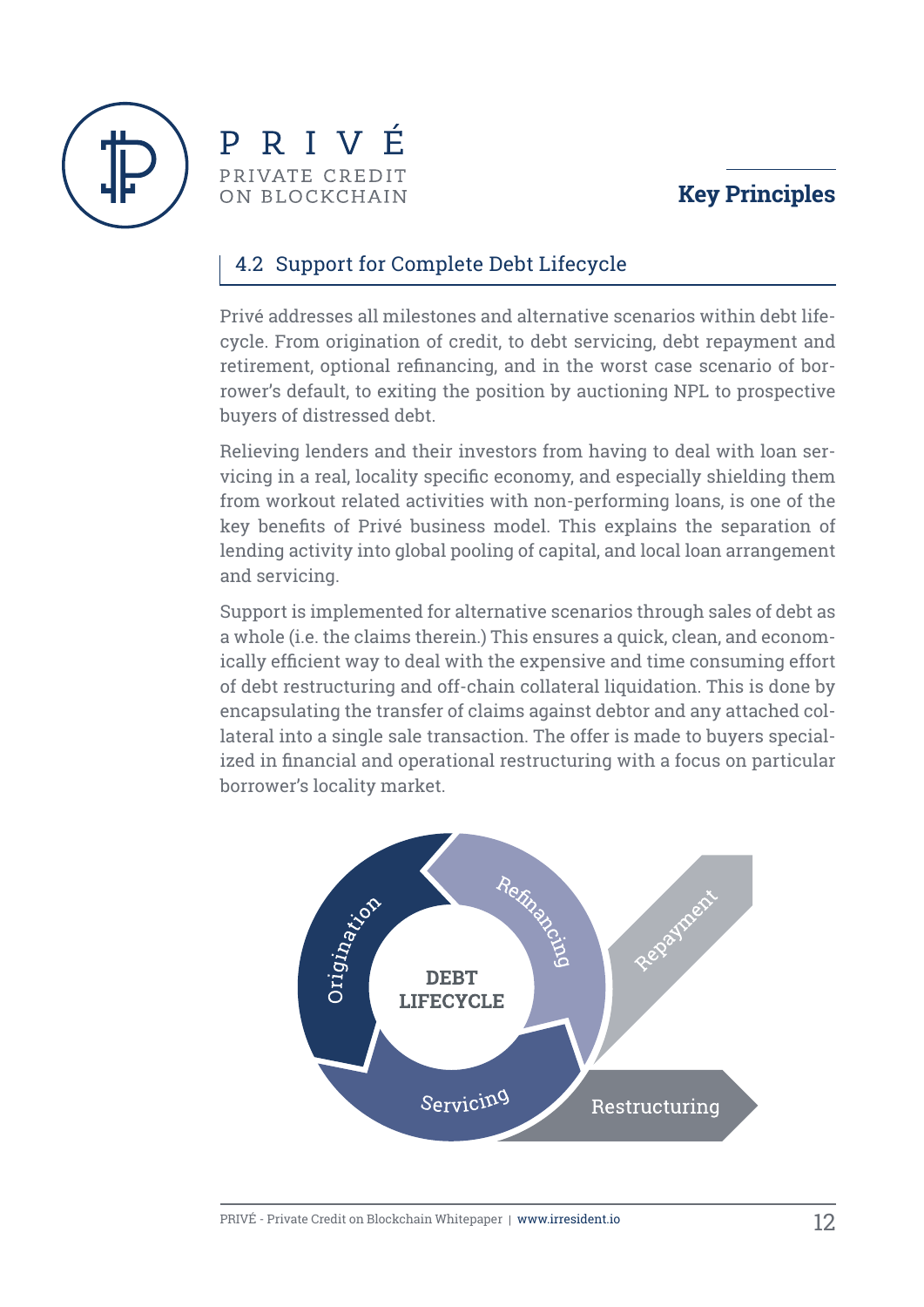



#### 4.3 Reliable Collateralization Mechanisms

Privé promotes the practice of selecting base currency according to borrower's source of income. To consider otherwise would require borrower to hedge against exchange risk $^{\rm 2}$  or unnecessarily risk default over exchange rate oscillations. With secured debt, the same rule also applies to collateral. It is for these reasons that Privé provides a number of mechanisms that bring collateral denominated in off-chain currencies to blockchain.

Typical activities involving Grantor owned off-chain collateral include having Arranger appraise the assets and attach them to the loan by filing security interest with the relevant legal authority. Privé will provide integrated legal and smart contract support for signing a collateral agreement (or an equivalent thereof) into effect on blockchain. It is worth noting that with off-chain collateral in direct ownership of its Grantor, this procedure remains the only viable solution so long as there is no method for public DLT based smart contracts to reference or trigger changes of otherwise centrally administered records (see XPI concept in section 5.10 External Assets).

In addition to securing debt with off-chain assets in direct Grantor ownership, Privé also provides several mechanisms intended to bridge the gap between the digital and off-chain world. Among these mechanisms are Asset Backed Liabilities (ABL) and Collateralized Binary Guarantees (CBG). The two mechanisms may have considerable impact on primary Privé use-cases, while also available for use by other distributed applications independent of Privé. Besides providing stable collateral, ABL represent a solution for accommodating large fiat transactions that are simply not feasible with conversion to and from a network currency such as ETH.

#### 4.4 Prevention of Collusion and Fraud

Privé's business model emphasizes the benefits of specialization and risk sharing between Arranger / Guarantor (both local to Borrower) and Lender whose legal structure potentially resides on the other side of the world. In order to protect participants from potential collusion of other parties, Privé provides a number of mechanisms that disincentivize fraud.

 $^{\rm 2}$  Hedging against foreign exchange (FX) risk is dealt with under future upgrades in this paper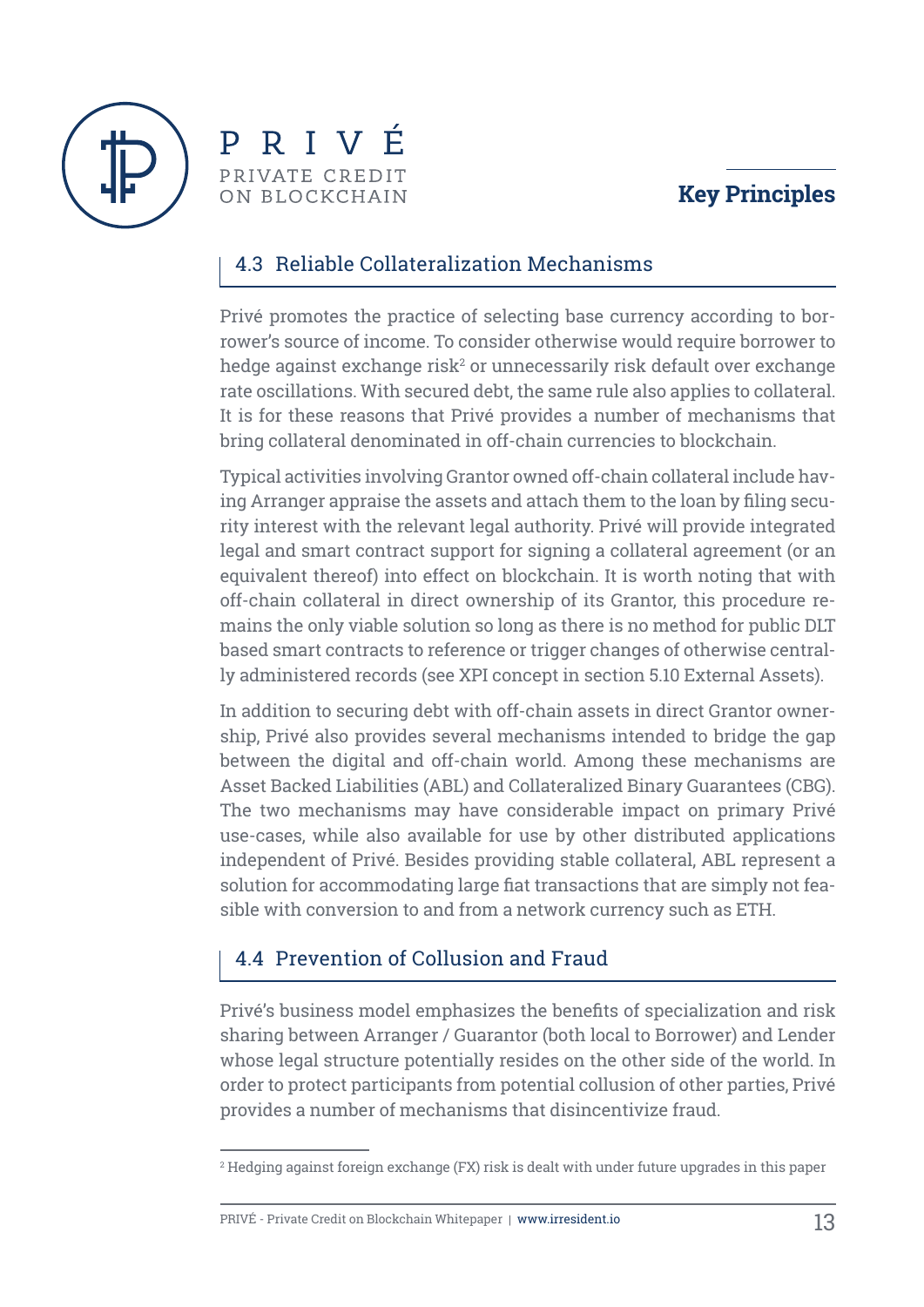



The basis of protecting Lender against Arranger – Borrower collusion is in Lender's ability to sell its claims on open market on the blockchain. In addition, Privé encourages the practice of Arranger risking its own capital by taking the role of a Lender and may also post additional marketable collateral. This helps protect other Lenders against potentially under-collateralized loans. Provisions similar to those relating to CLO equity and subordinated debt tranches are also supported. If so configured, a loan may have Arranger served last in case of Borrower's default and take the loss first. This same logic is applied to Guarantor.

For example; independent of, but in accordance with legal protection, Investors may opt for investing with Lender who configures its Credit Pool to shield them from Lender colluding with its Arranger(s). This is done by having pooled assets (loans) back Investors' exposure with priority over Lender's.

In addition, ABL Issuer can be used instead of direct collateralization to protect against collateral fraud. CBG is another mechanism intended for prevention from otherwise easily verifiable fraud. CBG and ABL are detailed in sections 5.9 and 5.11 respectively.

### 4.5 Ease of Use

Privé is being designed as an intuitive, end to end, well documented platform. Its reliance on public blockchain for storing shared transaction (verification) data only, and with all private information stored and administered off the chain is intended for optimal execution and cost effectiveness.

With the introduction of ABL Issuer and the issuance of ABL, the end user experience will not be limited to transacting exclusively to and from ETH, but will also include transactions in fiat. Depending on the particular offchain collateral selection, investors and borrowers unfamiliar with cryptocurrencies will have the option to immerse themselves into the digital world while retaining the perception of fiat transactions.

Initially available only in English, the platform will gradually extend its support for legal documents that back smart contracts with the accompanying support for other languages accordingly.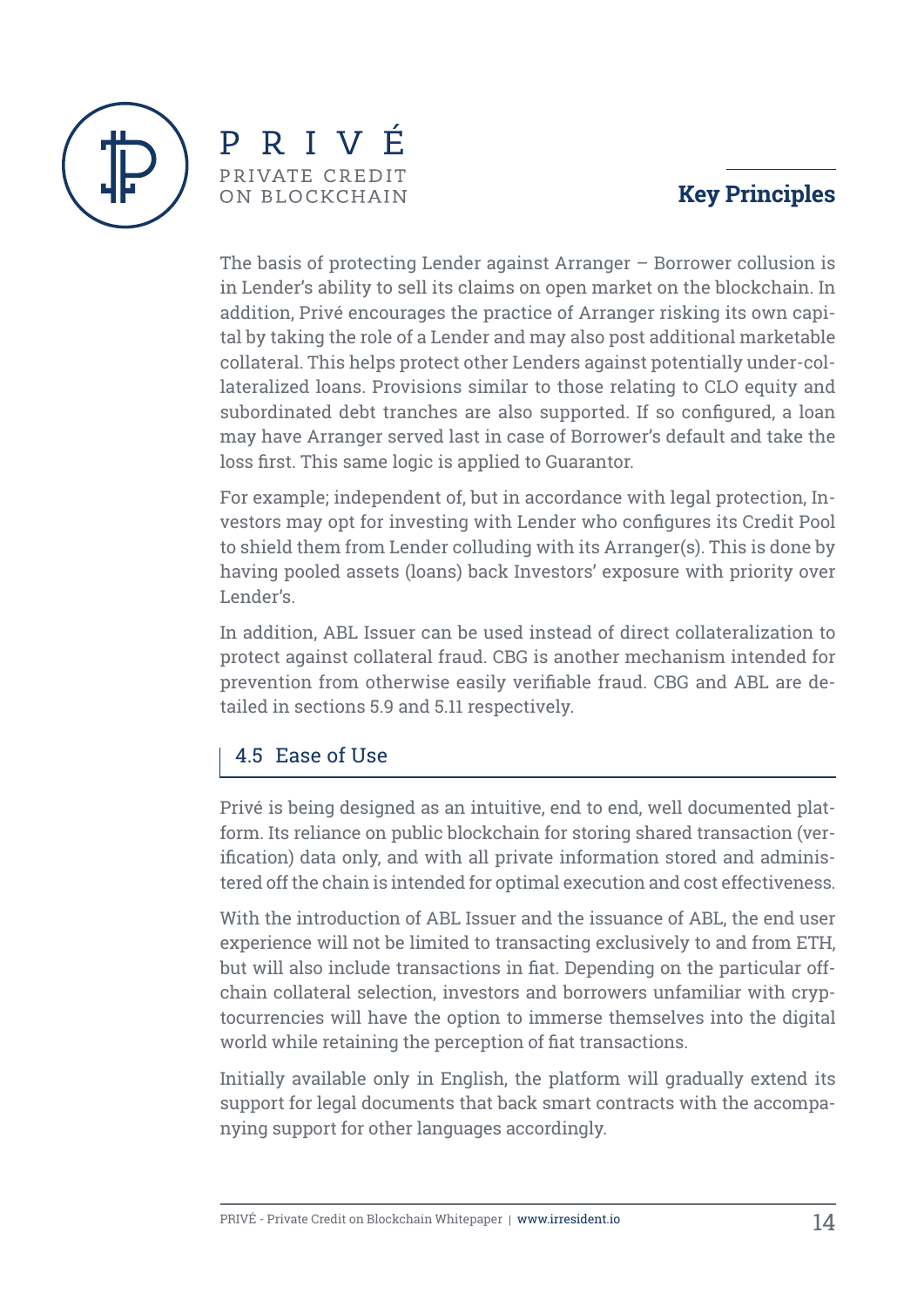



#### 4.6 Show by Example

One way of demonstrating how Privé's model differentiates itself is the issuance of ABL and CBG. Generic projects may opt to delegate the essential entrepreneurial effort to other projects, and in doing so postpone using their mechanisms in the real world, potentially ad infinitum. In contrast, Privé provides the required completeness by realizing end-user primary use-cases that ensure concrete demand for these mechanisms.

In the long run we see Privé as a solution involving realization of a large number of real world use-cases. We look forward to forming partnerships with existing market participants, as well as being among the first to give life to new enterprises that implement Privé business model components in the real world.

The primary requirement for any prospective partnership is an openness to change and disruption brought about by public DLT (blockchain) and Privé platform. Prospective partners in the early adoption phase may include names from the financial industry and the blockchain community.

# **5 Business Model**

#### 5.1 Business Use-Case Model Overview

The extent to which our business requirements model is elaborated allows for even the most complex cases of loan origination and debt servicing. In order to avoid confusing business actors (roles) with individual entities, it is emphasized that more than a single business actor (role) in the model can be, and is often mapped onto a single entity in a real-world implementation of our model. The in-depth separation of roles is there for a better separation of responsibility and for achieving a higher degree of specialization.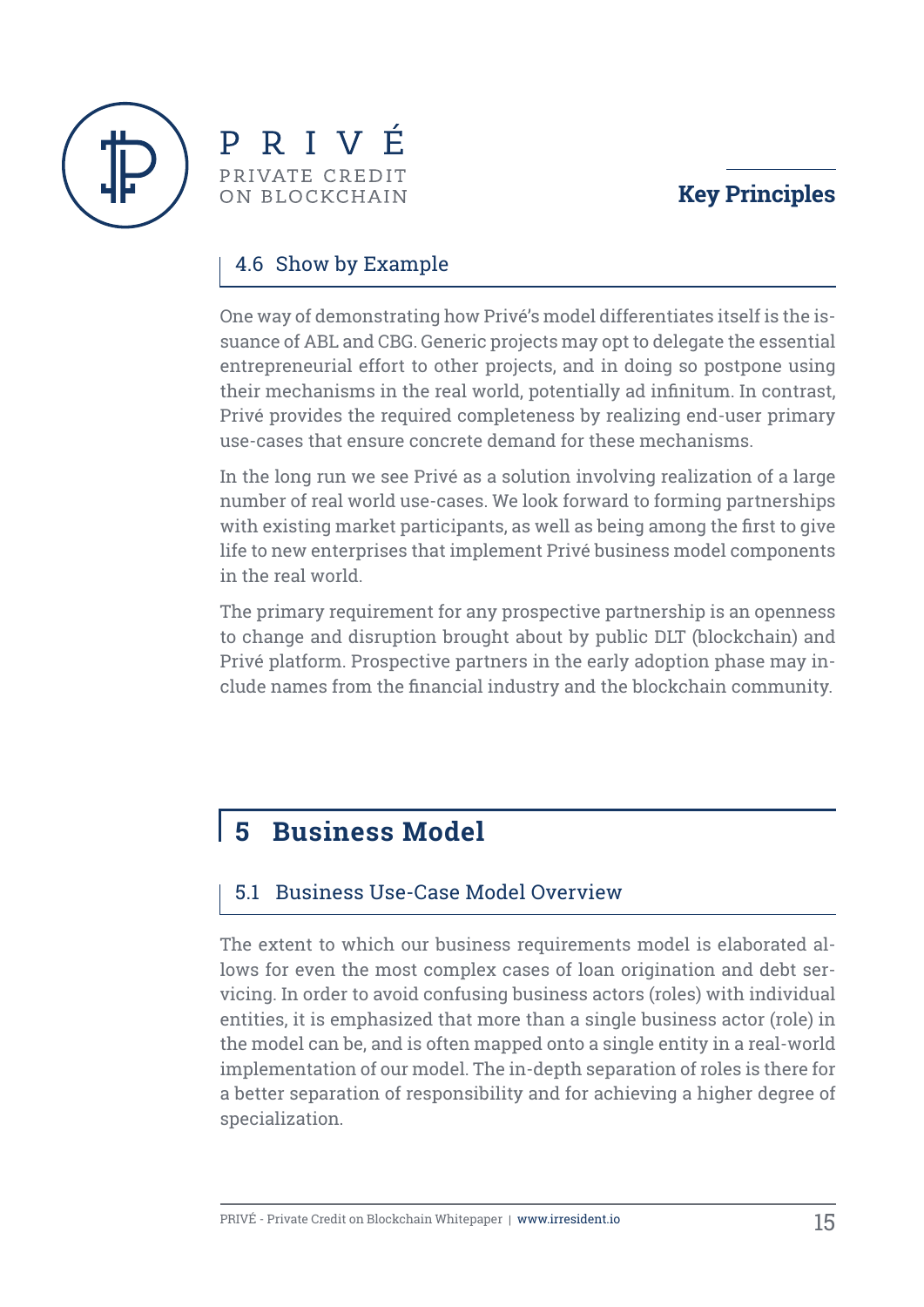



In this regard it is necessary to understand that Privé supports even the simplest use-cases, such as lending from a single lender to a borrower with or without securing the loan on or off the chain.



Privé Business Use Case Model (Packages) Overview

#### 5.2 Principal Business Actors (Roles)

#### **BORROWER**

Borrower initiates the loan origination use-case either through contact with Arranger or by listing its demand on the platform.

Borrower can be a legal or a natural person. From a strictly platform specific technical perspective, if a loan is secured with marketable collateral according to Arranger's and Lender's requirements, the Borrower needs not even be identified. However, typically the pledged collateral will be an offchain asset in Borrower's direct ownership and Borrower will have to be properly identified and authenticated.

#### **LENDER**

In Privé, Lender is any investor, natural or legal person, who invests in loan financing. Lender can operate a Credit Pool of investments in which case it manages its own and its Investors' funds.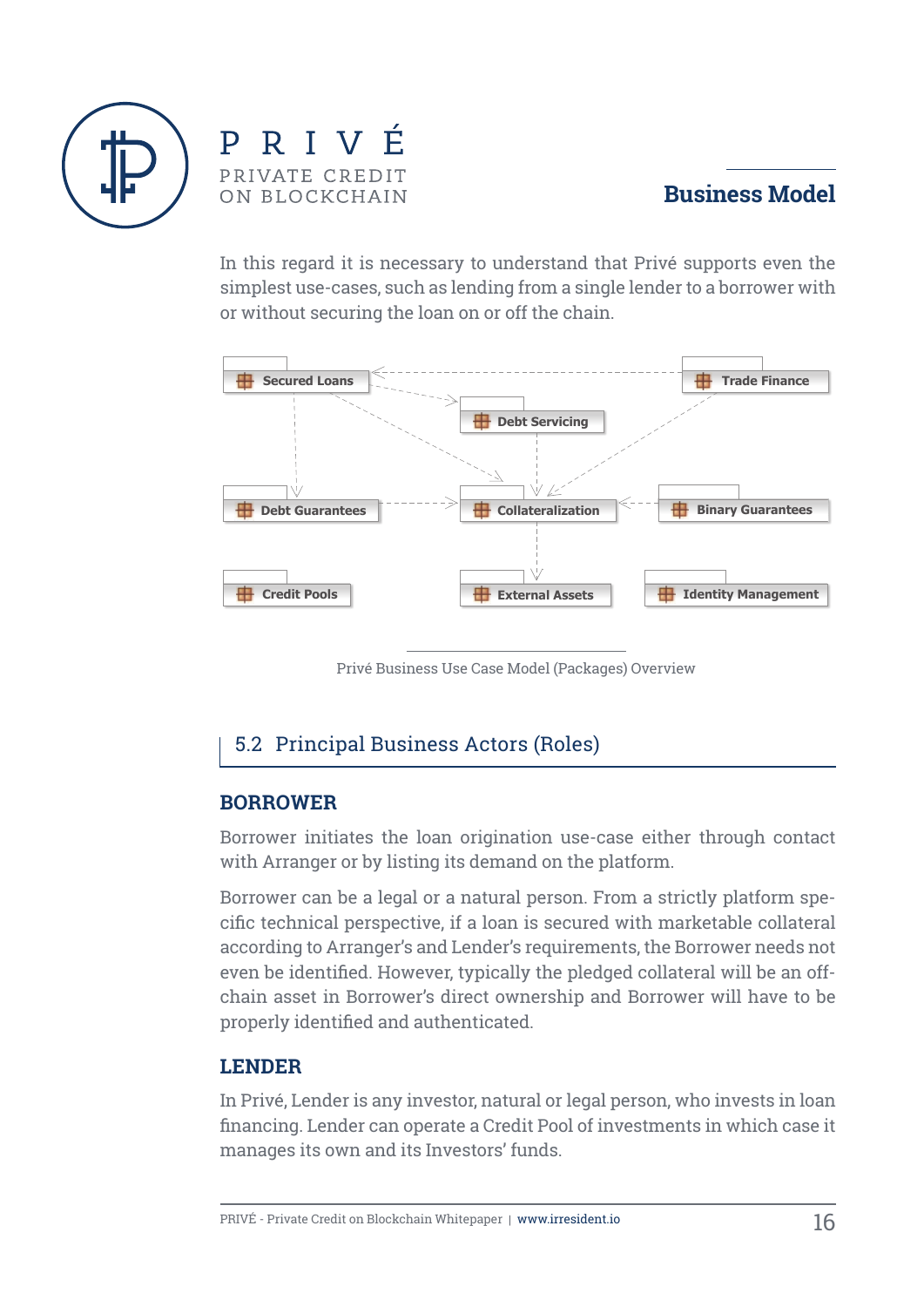



Lender can also be leveraged, taking loans to finance its own exposure. As with Lender managing its Investors' funds, Leveraged Lender is expected to back the loans it is taking from other Lenders with assets from its own pool at the expense of potentially not delivering upon promise to its Investors (who as per Lender's Credit Pool configuration at the time of committing their funds must be familiar with such leveraged strategy).

In Privé business model, a Lender entity can reside anywhere in the world. It will be Arranger's job to settle legal particularities with Borrower. Lender's job is to assess specific Arranger's trustworthiness, including its past performance.

#### **ARRANGER**

The pivotal business actor in Privé loan origination model is Arranger. Arranger is responsible for arranging a loan to Borrower on behalf of Lender(s). Deals may involve only a single Lender, in which case the single Lender may also act as Arranger. Arranger is also responsible for assisting Borrower, initially with loan origination, and later with debt servicing. The role of Arranger is optional when lending against marketable collateral.

Depending on specific jurisdiction requirements, Arranger may be a non-financial company, a business adviser / consultant, a regulated adviser, a regulated intermediary, or a regulated lending institution that takes lead role in a loan origination process. The latter being common practice in conventional corporate loan syndication.

Regardless of its particular embodiment, Arranger's principal responsibilities derive from being local to Borrower and in being familiar with Borrower's business. It is completely up to Arranger to choose whether to assume the role of Loan Guarantor, to participate as Lender, or even as Leveraged Lender. This will depend on particular Arranger's business model, the specific regulatory framework, and the deal in itself.

#### **LOAN GUARANTOR**

Loan Guarantor is a business actor who in addition to Borrower's collateral, pledges its own via a guarantee agreement. Through this action, Loan Guarantor takes a configurable share of Borrower's risk of default in exchange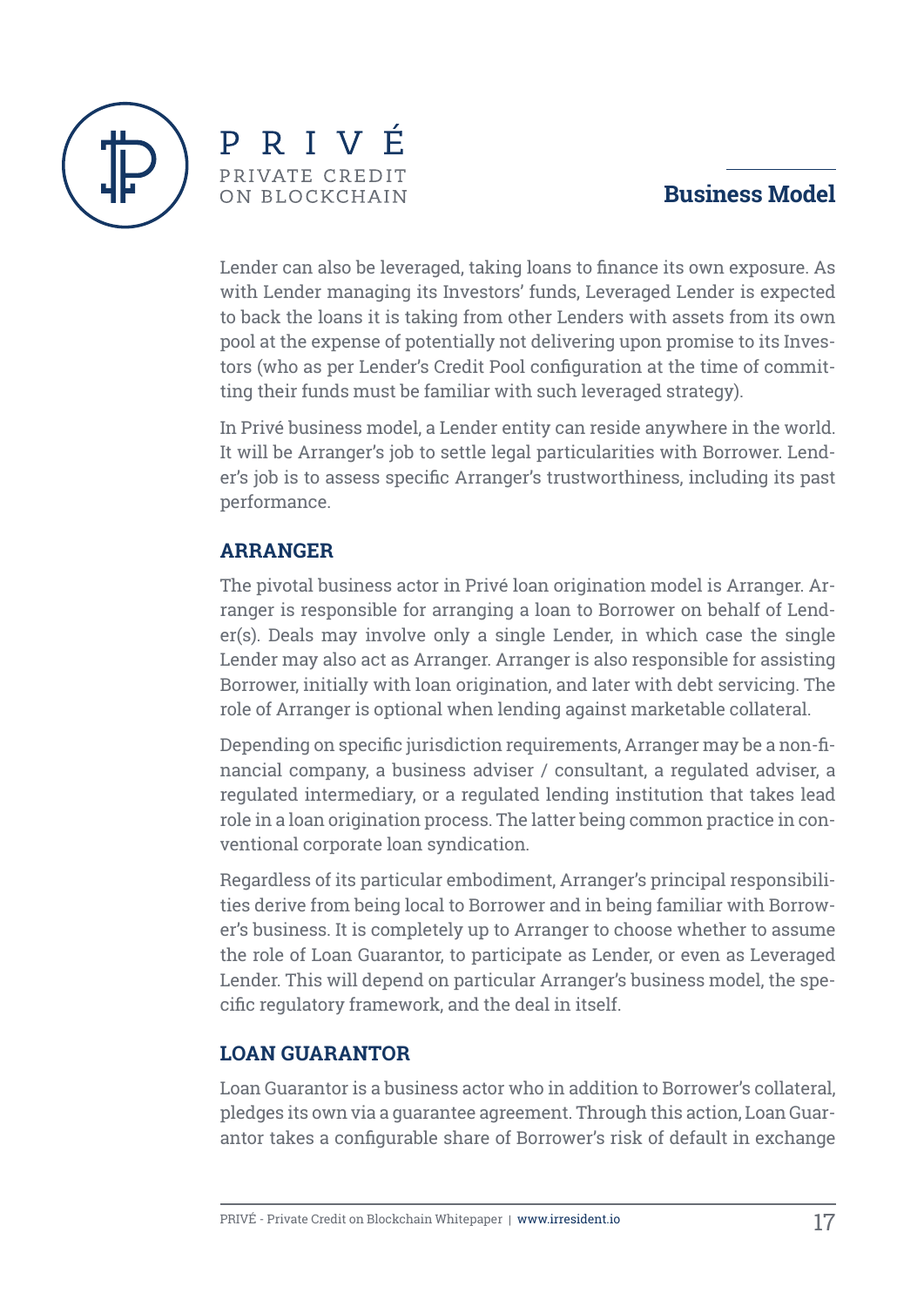



for a fee. Depending on the collateral type (marketable, nonmarketable) and on the details of the relative loan agreement, or debt instrument, the guarantee serves as an additional protection against fraud (such as collusion between Arranger and Borrower), as well as against credit risk. However, any attached collateral can be also used to leverage against (such as in the case of marketable collateral), in which case Loan Guarantor assumes a similar, albeit unregulated role to that of Lender or Leveraged Lender.

It is common to expect that entities taking on Arranger's role will also assume the role of Loan Guarantor. By assuming this role, they can prove their stake to Lenders and earn guarantee fees which may correspond to interest rates they would otherwise earn if they themselves were also Lenders.

#### **ABL ISSUER**

The primary role of ABL Issuer is similar to that of an asset custodian, with differences regarding legal aspects and the mechanisms involved. ABL Issuer is designed to pledge off-chain assets (including marketable off-chain assets) purchased on Beneficiary's request as collateral for ABL Issuer's debt issued on the public blockchain. ABL may also be in the form of loan agreements, depending on specific jurisdiction.

ABL Issuer is responsible for distributing cashflow from pledged off-chain assets to its creditors (debt holders). A maintenance fee is deducted from the cash flow before passing it over to ABL holders. Unless required otherwise by specific jurisdiction, ABL Issuer can be any type of legal structure that functionally mimics the described open-ended special purpose vehicle.

#### 5.3 Secured Loans

In Privé, a loan can be originated directly from a single Lender or it can be syndicated via a specially purposed pool with more Lenders participating, each with their own collateral requirements (and possibly even different loan conditions)3 . Each Lender can invest its own capital as well as pool capital from other Investors.

 $\,{}^{3}$  As a side note, there is a hardly better case of putting smart contracts to use than structured vehicles in finance. Several hundred lines of code may render redundant efforts of an army of lawyers.

PRIVÉ - Private Credit on Blockchain Whitepaper **|** www.irresident.io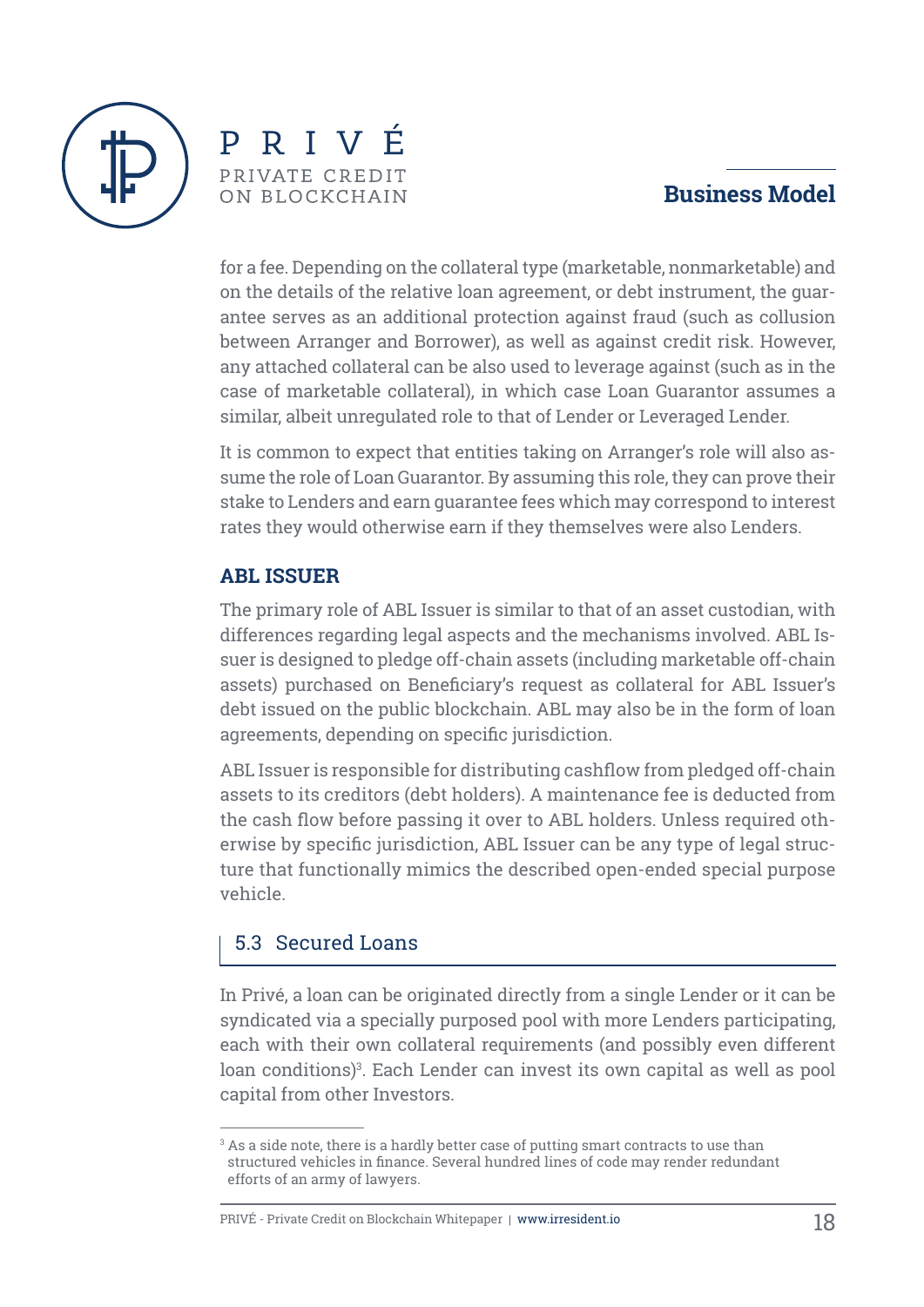

PRIVÉ PRIVATE CREDIT ON BLOCKCHAIN

#### **Business Model**

Loans are secured by having Grantors (e.g. Borrower, Guarantor) pledge their collateral via a collateral agreement. Guarantor's collateral may be used in addition to Borrower's. In the case when certain regulatory framework prohibits Arranger from participating as one of the Lenders, even if unregulated, the entity taking Arranger's role can also take the role of Guarantor whose collateral can be secured and borrowed against, especially if marketable.



Secured Loans Business Use Cases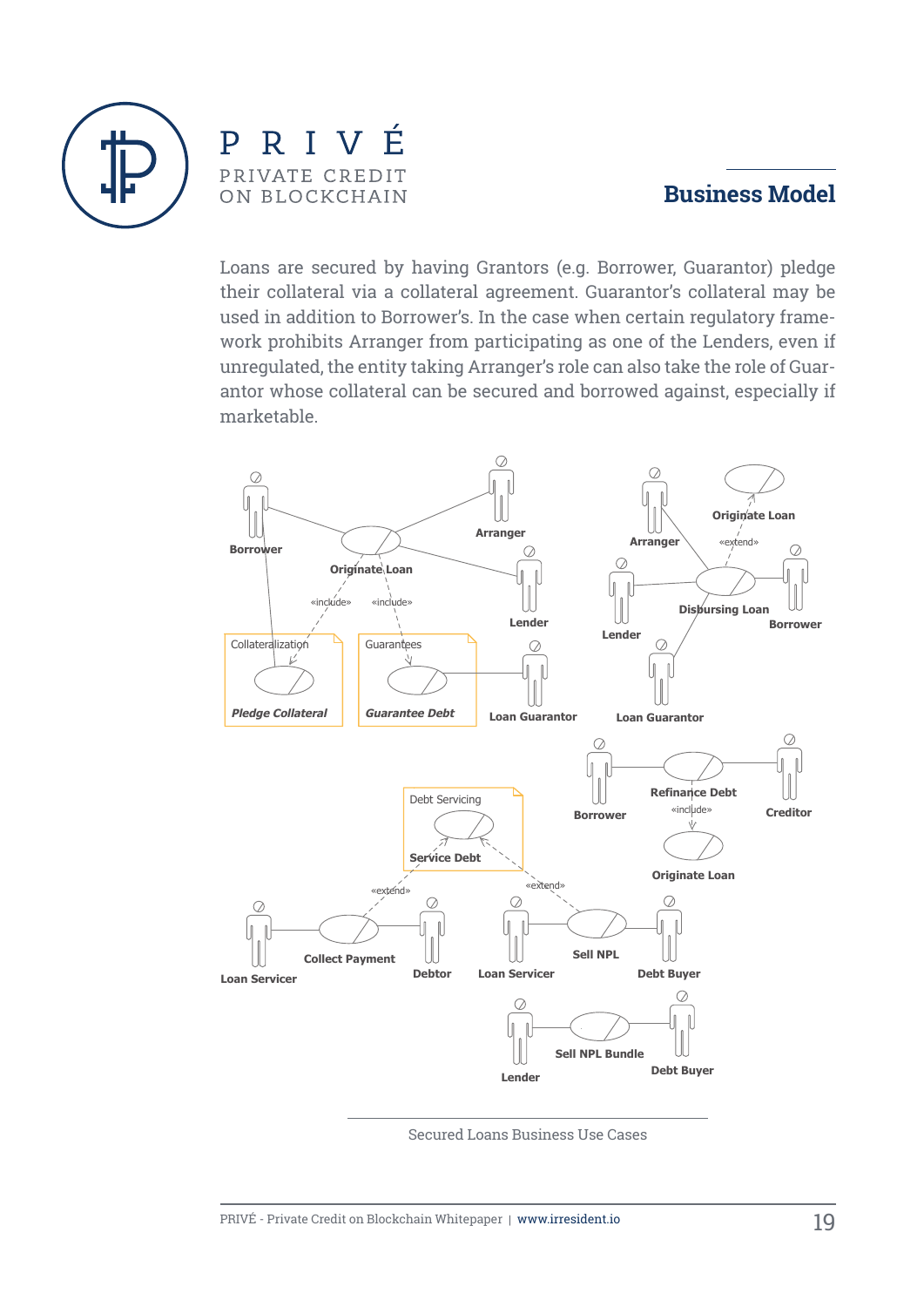

PRIVÉ PRIVATE CREDIT ON BLOCKCHAIN

# **Business Model**

Once certain jurisdiction is supported for by Privé, participants should use legal documents accompanying smart contracts where required. Arranger is responsible for assisting Borrower over the process, and when and where applicable, for having security interest filed with legal authorities (when off-chain assets in directed ownership of Borrower or Guarantor are used as collateral). Privé will provide necessary legal procedure guidance for Arrangers with respect to particular legal system.

Loan disbursement may be scheduled as one bulk payment, in more tranches (e.g. project financing), or even postponed until particular conditions are satisfied (e.g. trade financing).

In cases in which a loan is non-performing, Loan servicer may sell it on NPL market or, depending on particular Lender's policy, more NPLs can be bundled and auctioned together.

### 5.4 Trade Finance

Privé substitutes documentary letter of credit with a public DLT based collateralized guarantee concept that enables for better protection against fraud compared to its conventional counterpart. The mechanism provided in Privé introduces a possibility for stakeholders to customize their deal according to their specific needs, and to protect their interest on each step in the shipping process, whilst complying with UCP 600 requirements. A base case scenario is always straight forward and supportive of smooth transactions, but it may diverge into alternative scenarios should a particular case demand so.

Splitting payment into more installments is supported. Taking a loan against pledged collateral is also supported. For example, if parties agree on having the guaranteed collateral transferred to Seller only upon Buyer's approval of quantity and/or quality of delivered goods, depending on the circumstances, it may cause a substantial liquidity gap on the Seller's part. For this purpose, Privé supports having Seller reuse the attached collateral for taking a loan to improve its liquidity.

The role of Sales Guarantor can be taken by the same entity as that of Buyer, if liquidity is not an issue for the Buyer. However, typically it will take another entity that is in the business of providing guarantees in return for fees.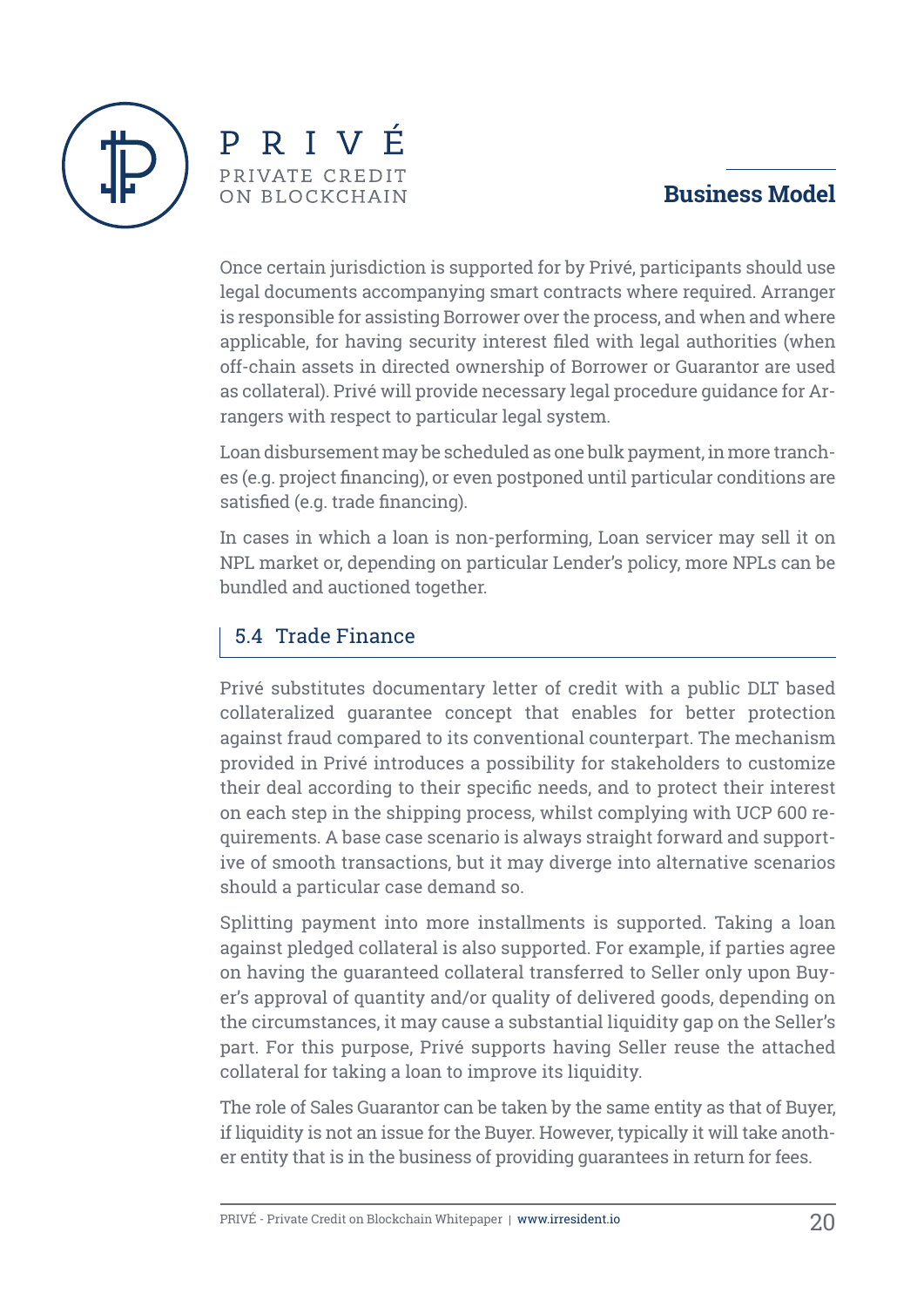

RIVÉ  $\mathbf{p}$ PRIVATE CREDIT ON BLOCKCHAIN

#### **Business Model**

Initially, only payment by transfer of attached collateral is planned for implementation (as a primary payment mechanism in analogy to commercial LC). In the future we may also consider supporting Sales Guarantee as a secondary payment mechanism with payment in fiat, or even another cryptocurrency such as Bitcoin, being the primary mechanism (in analogy to stand-by LC). In such a case, Privé will be competing with large software powerhouses in private DLT arena, where private blockchain is used for clearing only, while settlement is still done via the old-fashioned bank transfers. This kind of strategy, although seemingly another few steps away



Trade Finance Business Use Cases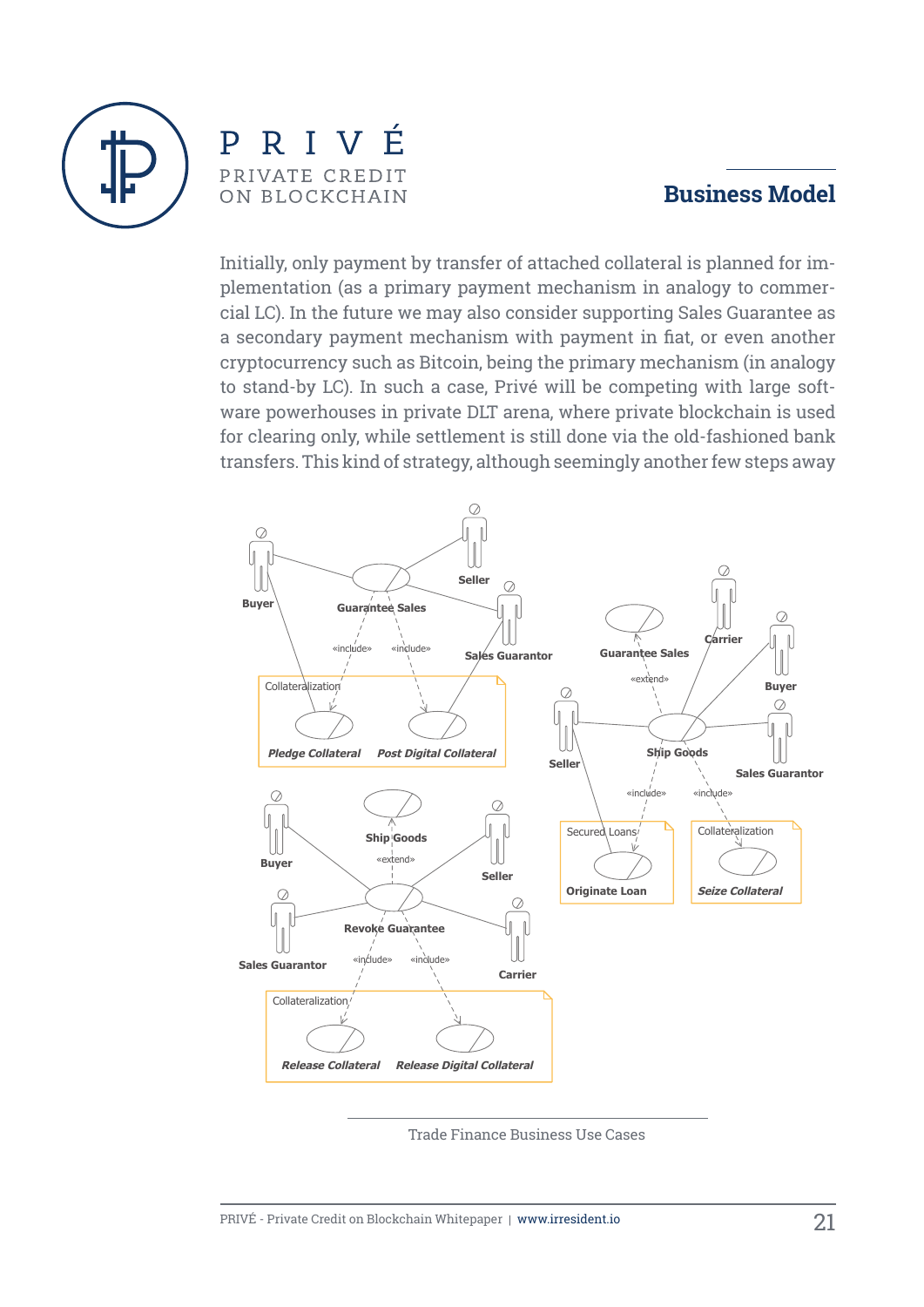



from the purist philosophy, may actually help disrupt the existing models as it aims at taking over a part of the private DLT market through direct competition. For as long as private DLT based solution providers continue to rely on off-chain settlement (i.e. avoid public DLT/blockchain), Privé is going to maintain its competitive advantage in this niche as well.

Buyer's and Seller's advisors, roles otherwise taken by banks participating in the conventional model, are not present in our model for several reasons. Firstly, in Privé they are not stakeholders and their service can be conveniently provided by in-house or outsourced staff relative to Buyer and Seller. Secondly, unlike UCP 600 which puts most emphasis on banks' roles in verifying documentation compliance, this is only a precautionary measure in Privé due to the primary focus being on its collateral centric and stakeholder interaction based model.

#### 5.5 Collateralization

Marketable collateral is collateral that can be sold on the secondary market at fair value under normal market conditions. In Privé, marketable collateral must be also a digital asset that is marketable on blockchain separately from the debt it secures. For using off-chain assets (such as government bonds) as collateral, Privé relies on its External Asset mechanisms (see section 5.10).

The main purpose of marketable collateral is to be transferred to the secured party should condition to do so be verified (e.g. a Borrower's default or margin closeout). Marketable collateral may be used for credit enhancement, as a disincentive against fraud and neglect, as well as an additional safeguard policy with potentially under-collateralized loans. The latter case is perfectly legitimate as Arranger may be in position of exercising a high degree of control over Borrower, in which case it will be Arranger's responsibility to additionally secure the loan to protect Lender from the risk. For this purpose, Arranger can resort to its own marketable collateral or even to another Credit Pool that is in the business of issuing collateralized guarantees.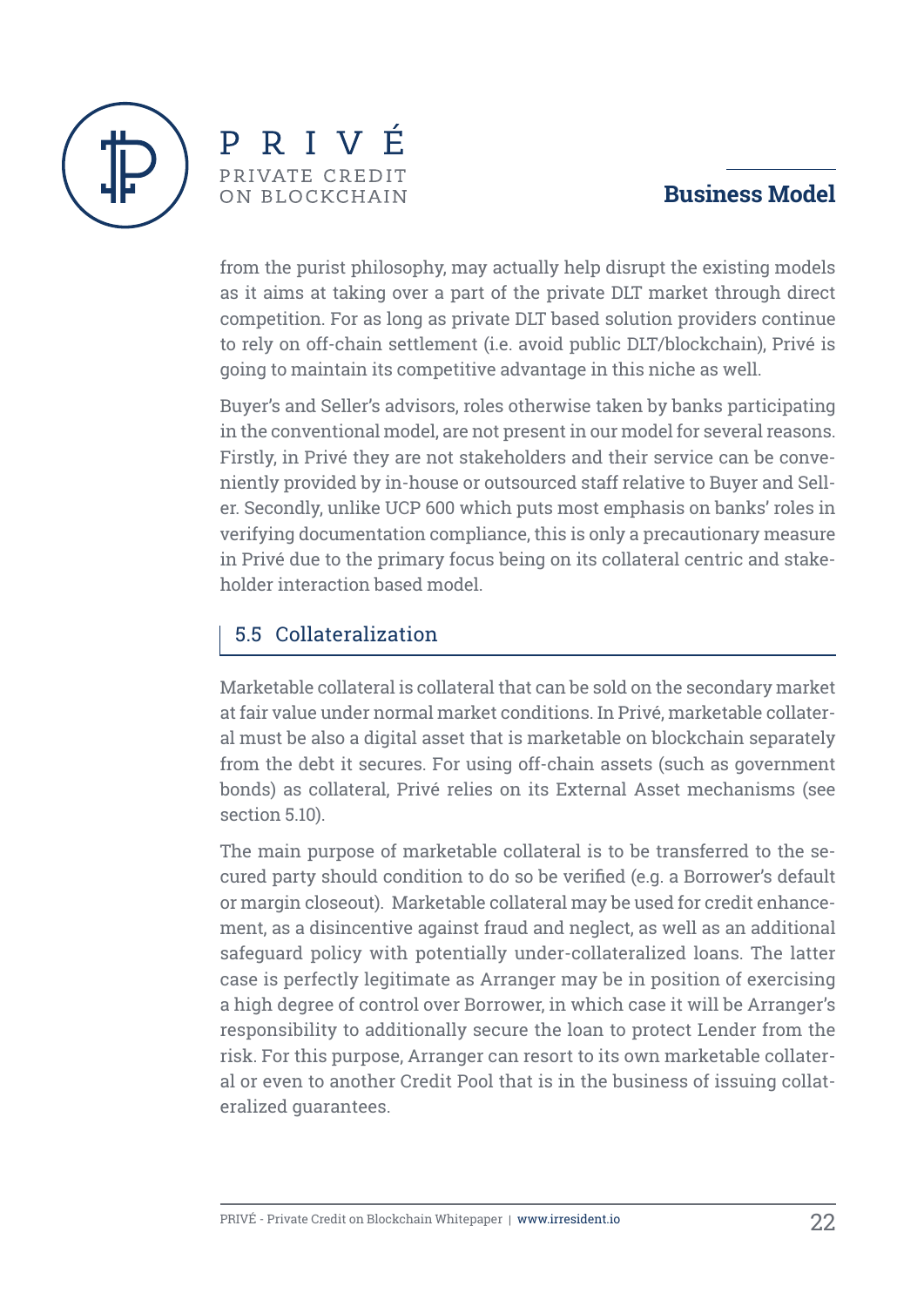



If the value of marketable collateral goes down but is still above the closeout level, a margin call may be issued to Grantor to give it a chance to post more collateral. It is for this reason that using stable marketable collateral is a better choice than pledging purely digital, highly volatile assets, particularly with long term loans in mind. It is also worth considering cashflow bearing assets, such as government bonds, as they continue to benefit the collateral Grantor over the entire loan term (for as long as the debt is duly serviced). On the other hand, nonmarketable real assets that remain in Borrower's possession remain the most likely option for long term commercial loans.

We look forward to an ever-greater transition to digital assets over time. Besides its own digital asset based mechanisms, Privé is also open to new digital asset classes that may bring off-chain assets and collateral to public blockchain in a safe and cost-effective manner.

# 5.6 Debt Servicing

Principal debtor services its debt according to debt repayment schedule as per terms defined in the debt instrument (or agreement). Depending on debt origination, repayment schedule may be a loan amortization schedule or any kind of agreed payment plan.

Again, depending on how debt is originated, debt servicing may include additional alternative scenarios. However, at the generic debt servicing level, Principal debtor's payment being overdue automatically triggers attached marketable collateral liquidation (or transfer) to the secured party according to the attached collateral liquidation schedule. In a case when the seized collateral belongs to Grantor, other than Principal debtor (such as to a Guarantor), the debt paid with collateral is automatically subrogated to the Grantor.

If there is not enough marketable collateral left, Principal debtor payment being overdue is determined as default.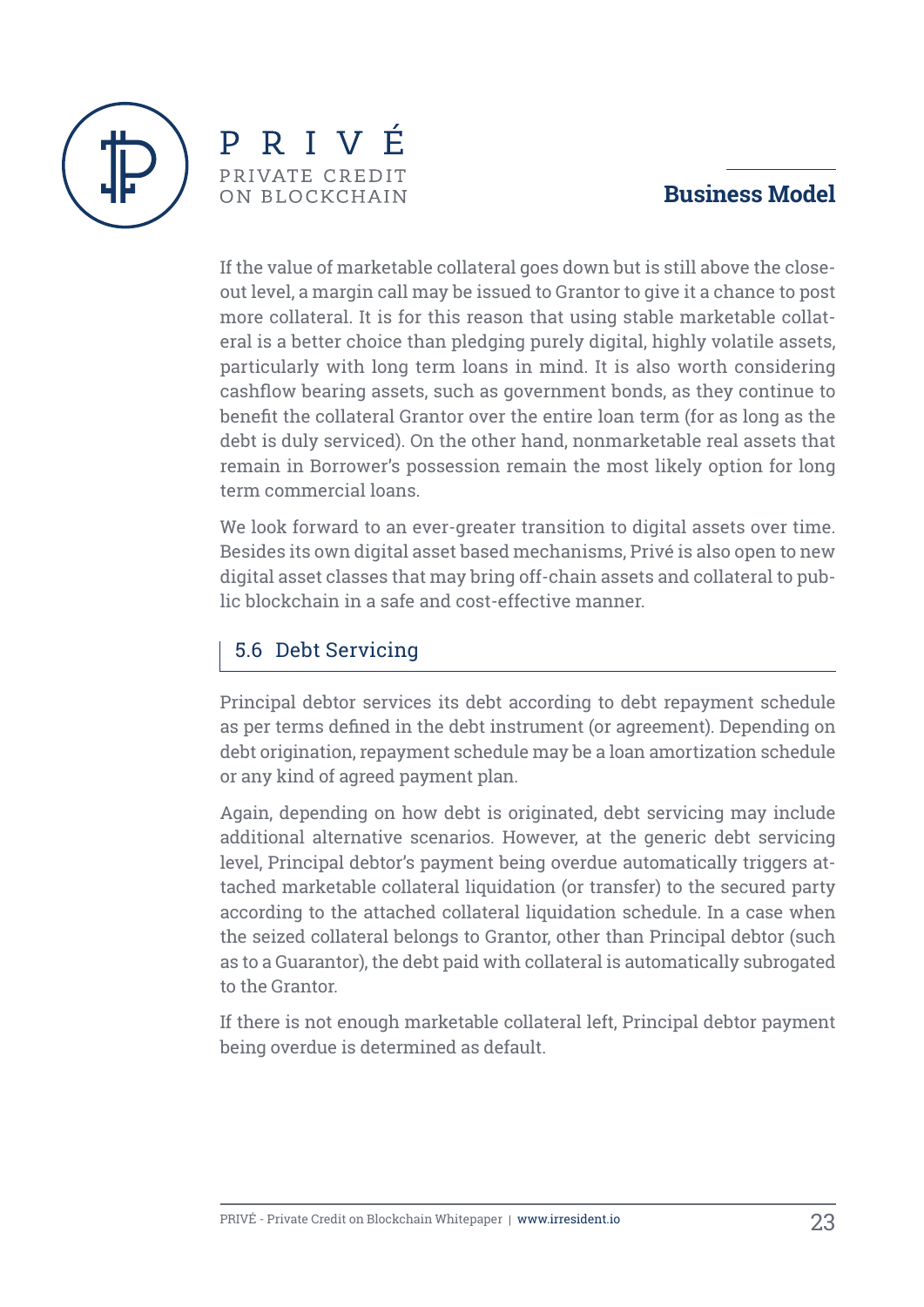



#### 5.7 NPL Market

A non-performing loan is intended for sale in NPL market auctions. NPL is sold as Creditor's claims in Debtor and in the attached collateral, without recourse against Debtor left to the original Creditor, the seller of the loan.

NPL market targets arbitrageurs and end buyers that see their opportunity in acquisition of Lender's claims and exercise control over Debtor's restructuring. It is not uncommon that a prospective buyer demands to purchase claims from more than a single Creditor to gain sufficient leverage over the company. The related takeover process is highly dependent on particular jurisdiction bankruptcy laws and is better off left out of an otherwise mostly automated system. In Privé, a delinquent loan lifecycle ends with the sales to a third party. Since sales of NPL typically involve substantial discounts, Privé is being designed to rely on blockchain market mechanisms to protect the interest of Arrangers, Lenders and Investors.

Sub-performing loans represent a subset of NPL and can therefore be treated as such and auctioned off in the same manner and with the same end. This is particularly true when Borrower may be an NPL with one Lender and an SPL with another, while a third-party buyer is interested in either buying both non performing exposures or neither of them.

The process of NPL sales involves at least two steps given the time required for prospective buyers to exercise due diligence. Typical distressed debt investors include end buyers from the real economy, distressed asset management funds, private equity funds, investment advisors, and wholesalers of distressed debt. In analogy to other bad debt, NPL are intended for auctioning primarily to prospective buyers and funds that focus on investing and are therefore familiar with Borrower's locality and legal system.

#### 5.8 Guarantees

Collateralized guarantee agreement can be used to provide additional protection to Guarantee Holder (e.g. Lender) against Borrower's default. Guarantees can be secured with marketable and nonmarketable collateral. Having unsecured guarantees is also possible, but just like with unsecured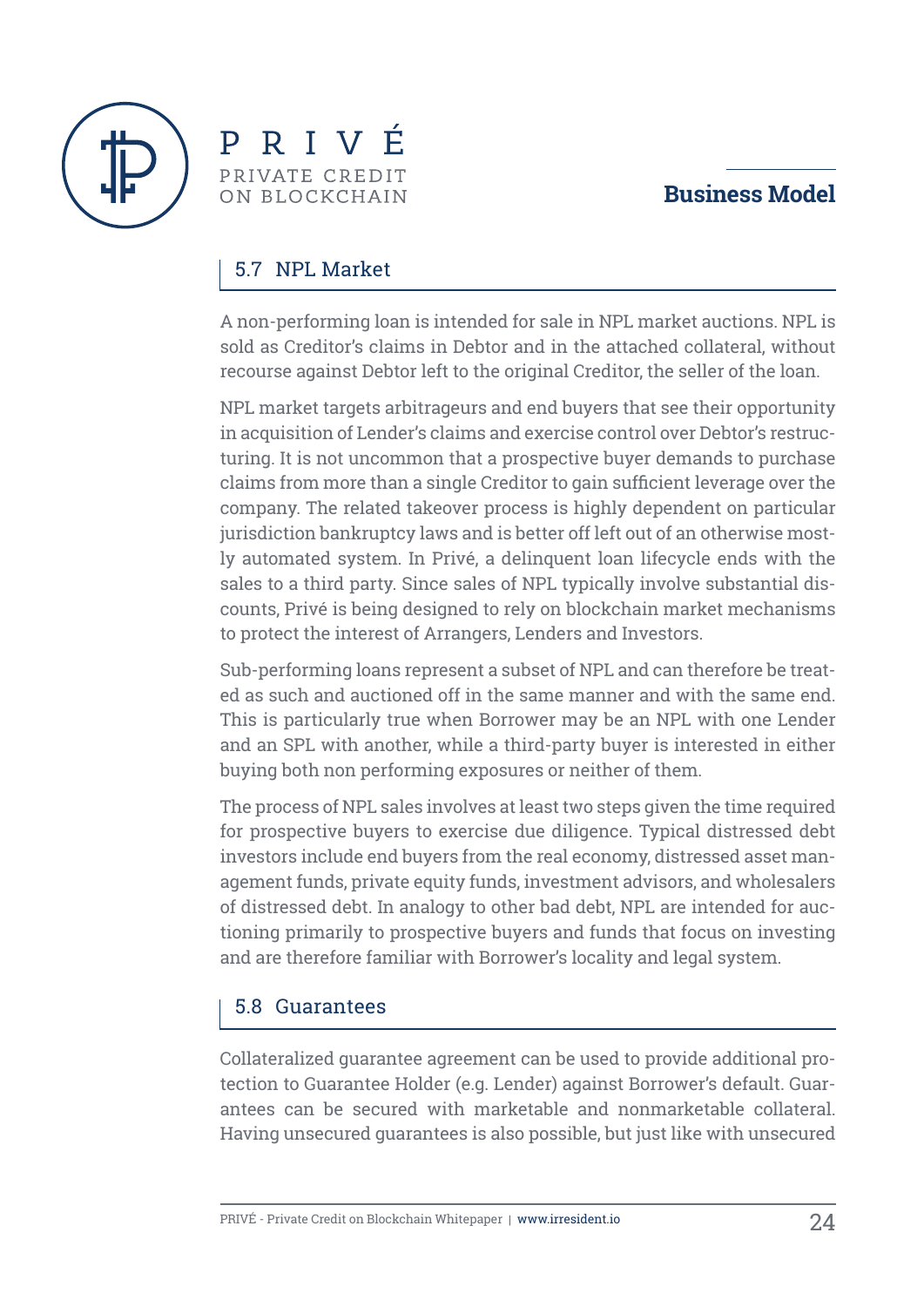



debt, it only makes sense for reputable real-world entities. In the case of an unsecured Guarantee, or a Guarantee secured with nonmarketable collateral with Guarantor disputing or otherwise not honoring its debt, the holder can sell it on market along with the attached collateral. As per conditions defined within the guarantee agreement, once the holder is reimbursed, the related debt is subrogated to Guarantor, in which case the Guarantor (also) becomes Borrower's Creditor.

Entity acting as Arranger may also take on the role of Guarantor and guarantee for Borrower's obligations with its collateral. In doing so, Arranger protects Lender from a first loss in case of neglect or fraud.

#### 5.9 Collateralized Binary Guarantee - CBG

CBG is a special form of guarantee agreement customized for protecting the holder in case a certain binary condition (in the real / legal world) guaranteed by Guarantor to be true, proves false. For example, CBG can be used on blockchain instead of title insurance, and to protect the holder against security interest related fraud or neglect. Another aspect regarding CBG is the potential for pledged collateral to be reused.

Using CBG is optional, but it may help cut costs as well as speed up deals in cases with Borrower legally and/or geographically remote to Lender, especially when there is not sufficient trust between Lender and Arranger. Although CBG can be substituted with conventional notary and legal services, it does not exclude reliance on the said services, but provides protection in addition to them instead.

For example, scanned documents proving a filing of Lender's security interest in Borrower's jurisdiction may even be notarized and translated into Lender's language. These documents can still be counterfeits, or not have Lender's security interests perfected. To protect itself from such a scenario without incurring additional legal and travel expenses (eventually chargeable to Borrower), Lender may require a collateralized guarantee that its security interest has been perfected. Particularly with the case of relatively small transactions sensitive to rising costs, CBG provides additional protection against fraud and negligence based on market mechanisms.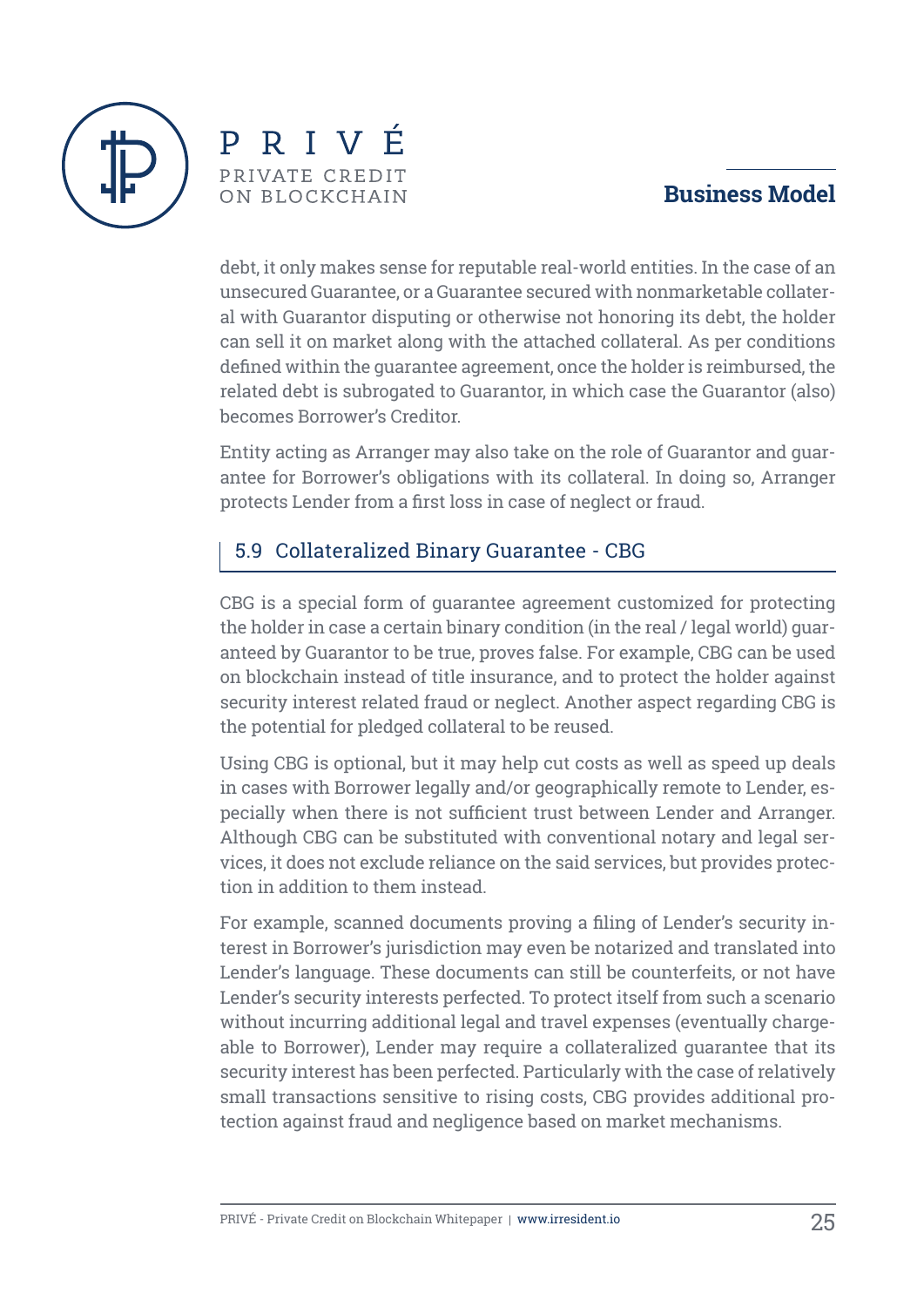



CBG demand is auctioned by an obligee (a prospective CBG holder) on blockchain, and the position can be filled by more Guarantors, especially in cases in which a substantial total amount is required.

As with other types of Guarantees and debt in general, if CBG is disputed by Guarantor, or the holder has any misgivings regarding the validity of a guaranteed condition, the holder is free to sell its position in CBG to collateral arbitrageurs legally local to Guarantor who can then take advantage of the opportunity. It's worth noting that with a disputed CBG, the collateral stays attached, along with any future cashflow until the dispute is resolved. Both parties are required to increase their stakes so that the fraudulent party is eventually destined to lose more than its initial stake.

 $\rm{CBG}$  may be an ideal use-case for insurers, conventional and digital alike $^4$ .

#### 5.10 External Assets

Privé aims to provide three mechanisms for dealing with assets external to the Ethereum network such as physical assets; real assets; financial assets; and other kinds of assets issued, listed, or recorded on other systems and networks.

Asset Backed Liabilities (ABL) is first of the three mechanisms. ABL are digital assets issued on the blockchain by decentralized intermediaries in charge of safekeeping and/or servicing off-chain assets. ABL is essentially ABL Issuer's debt, backed by the cashflow of an underlying off-chain asset. A key feature of ABL is that they are cashflow bearing and encapsulate all external asset servicing complexities.

The second mechanism is referred to as External Property Interest (XPI). XPI is an unequivocal reference to a property interest; the original record of which resides on a system, or network, external to Ethereum. XPI assumes a complete absence of intermediation, and is based on integrating Privé XPI adapters with heterogeneous external systems (e.g. different DLT networks and other systems). In contrast to ABL, XPI is a 'view' of an external asset 'model'. This view does not require active participation of the 'model' host, but does require for the system to have an interface through which

<sup>4</sup> Described in more detail under insurance use-cases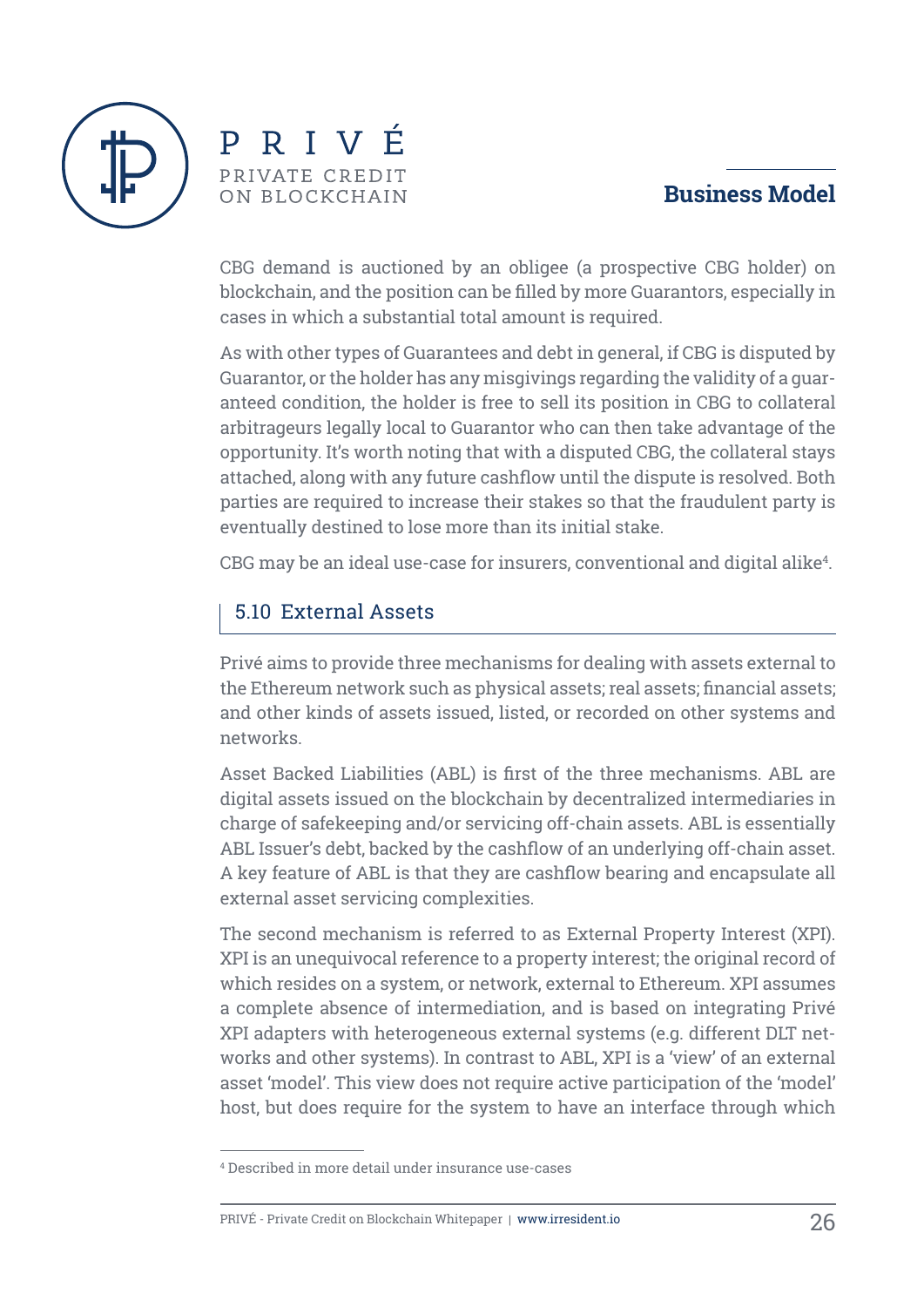



the property interest change events may be observed (e.g. an event log). XPI are not cashflow bearing, their best use is for filing and verification of property interests (e.g. a title or a security interest) on centrally administered record keeping systems and networks.

The third mechanism is Decentralized Property Interest (DPI). DPI is a digital asset class mechanism that enables fully digitalized external assets. It is required for the title holder to be in legal control of record keeping and settlement of the property interests. In terms of decentralization, the use of public DLT renders all forms of centralization of land registries and asset registries in general, technically redundant. Under certain jurisdictions, changes to the legal system will be required for full asset digitalization to take place. Please note that we have a separate document out of the scope of this whitepaper which elaborates on why assets digitalized under a central authority are not truly digitalized, and will be even more 'securely' centralized than they are now.

#### 5.11 Asset Backed Liabilities - ABL

Asset Backed Liabilities can be viewed as cashflow bearing asset entitlement certificates on public DLT. The important difference is that, if secured, ABL provides additional protection against the issuer's default. Banks for deposits, broker-dealers for security entitlements, and unregulated intermediaries for any asset class, may issue their own ABL on the Privé platform.

If the issuer is an unregulated entity, its ABL should be secured with the underlying assets on issuer's balance sheet (ABL should be secured even if the issuer was a regulated entity, but the regulations usually don't permit that). ABL is secured with off-chain assets, ideally with security interest perfected to protect the holder from ABL Issuer reusing ("double spending") collateral off the chain, as well as against other creditors. ABL bears cashflow of assets it is secured with. ABL Issuer's maintenance fee and any taxes (such as withholding tax where applicable) are deducted from the cashflow prior to transmission to ABL holder.

Perfected security interest in ABL collateral ensures seniority over all other ABL Issuer's obligations in case of its default. This means that a holder of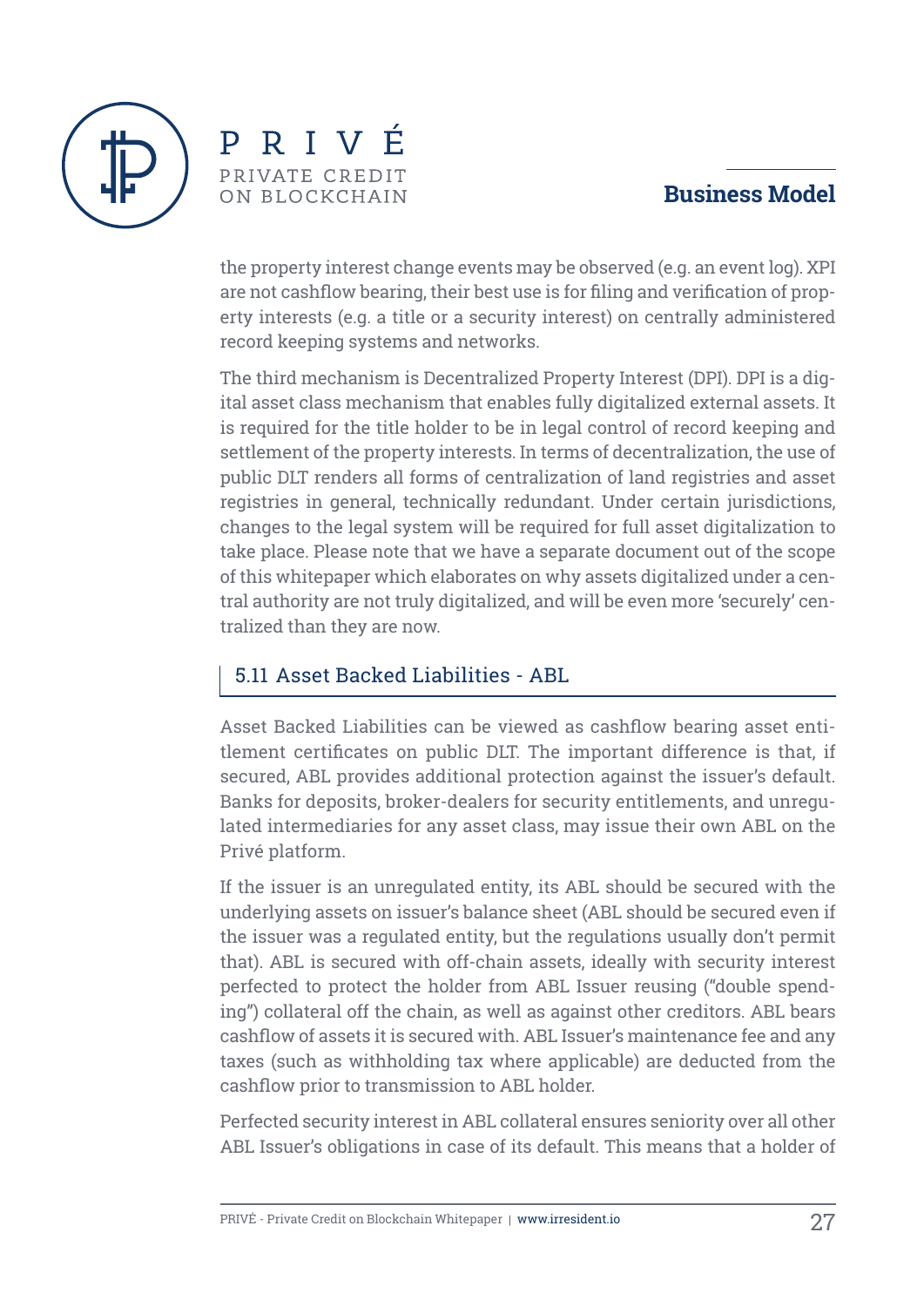



ABL has recourse against the attached collateral, which in case of ABL may be marketable on off-chain secondary markets, and as such subject to sale at fair value under normal market conditions. Just like with other forms of debt in Privé, in the case of ABL Issuer default, instead of dealing with collateral liquidation, ABL can be auctioned off and sold by its holder to arbitrageurs at a price intended close to fair value (arbitrageurs are expected to sell the attached collateral on the respective off-chain market for profit).

Depending on specific jurisdiction, legal prioritization of security interest in ABL collateral over all other issuer's obligations is required for achieving ABL holder's protection. Alternatively, as is the case with US bankruptcy laws, strict restrictions on ABL Issuer (when structured as a special purpose vehicle) activities may be put in place.

In Privé, as well as in other distributed applications that choose to rely on ABL mechanism, ABL may have dual purpose. First and foremost, when secured with marketable off-chain collateral, ABL can be used on blockchain as marketable collateral denominated in stable off-chain currency. ABL represent an ideal collateral class for providing additional protection to Lenders and their Investors by creating a disincentive against fraud and neglect.

Another purpose of ABL is to enable for transactions of scale, even at the current public blockchain capitalization levels. Transactions weighing equivalents of tens of millions of dollars (and that is without accounting for typical multi-billion LBO deals) cannot rely on conversion to and from a network currency such as ETH. Even with employing algorithms that scale in and out of the market, the present liquidity of network currencies is by several orders of magnitude insufficient to support large transactions. ABL Issuer on the other hand can sell its secured debt directly in exchange for fiat, with eventual redemption in either fiat or the attached off-chain asset, and in doing so completely circumvent any blockchain liquidity related problems.

When collateralized with government bonds denominated in their own central bank currency (e.g. US Treasuries in USD or German Bunds in EUR), ABL valuation is expected to be relatively stable over time, reflecting the value of the underlying collateral. Since ABL can be designed for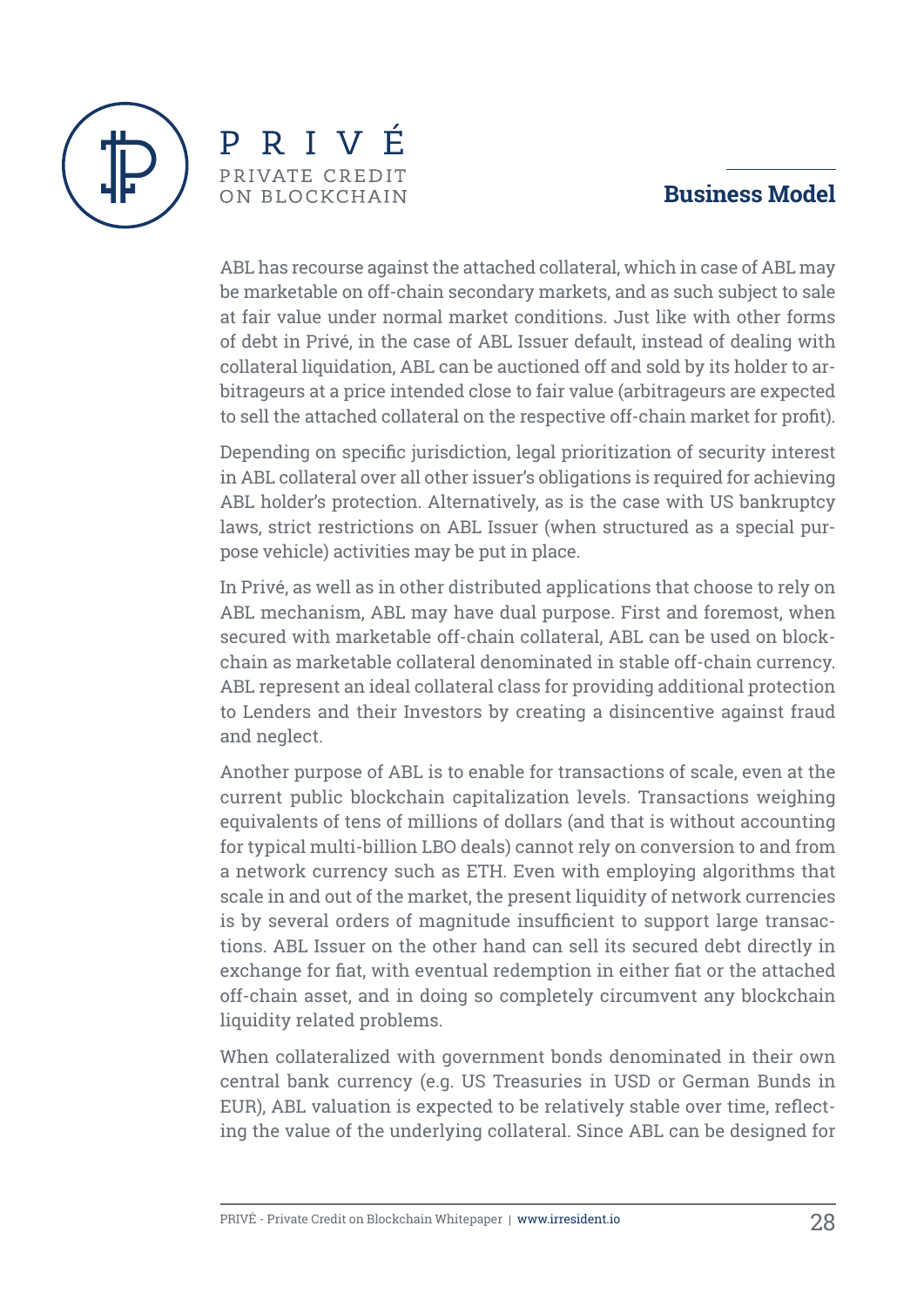



fractional on-demand transactions, even in very small arbitrary denominations, ABL can also be used to satisfy the always present demand for on-chain stable currencies.

Over time, large institutions may choose to instantiate their own ABL Issuer facilities due to perceived redundancy of the independent suppliers with their own core business. This outcome is more than welcome as it may speed up the introduction of ABL public offerings.

#### 5.12 Credit Pools

A Credit Pool in Privé is a public DLT (Ethereum) based pool of digital assets including loans and guarantees used to secure loans. Credit Pools are not to be confused with pools specially purposed by Arrangers for loan syndication.

Credit Pool configuration is initially planned as managed asset pools, whereby Pool Operator is also its asset manager. In the future, a support for proof of stake based governance may be considered as an additional alternative should there be a demand for such configuration.

Pool Operator is required to configure its Credit Pool completely before accepting any investments. Once the first investment is made, no more changes can be applied to Pool configuration. Among configurable Pool parameters there are performance fee and maintenance fee rates, as well as the rate of Pool Operator's equity exposure to a first loss. This is intended to shield Investors from losses incurred by either Pool Operator's negligence, or its collusion with Borrower / Arranger. Credit Pools are intended to be searchable based on the configuration criteria, as well as their past performance to help Investors make educated decisions.

#### 5.13 Loan Market

Privé is designed to provide tools for auctioning Borrower's demand to Arrangers and individual Lenders on blockchain. The multi-step process of loan arrangement is similar to the conventional loan syndication process, except for being more straight forward due to the unified market structure on blockchain and standardization that is implemented by Privé.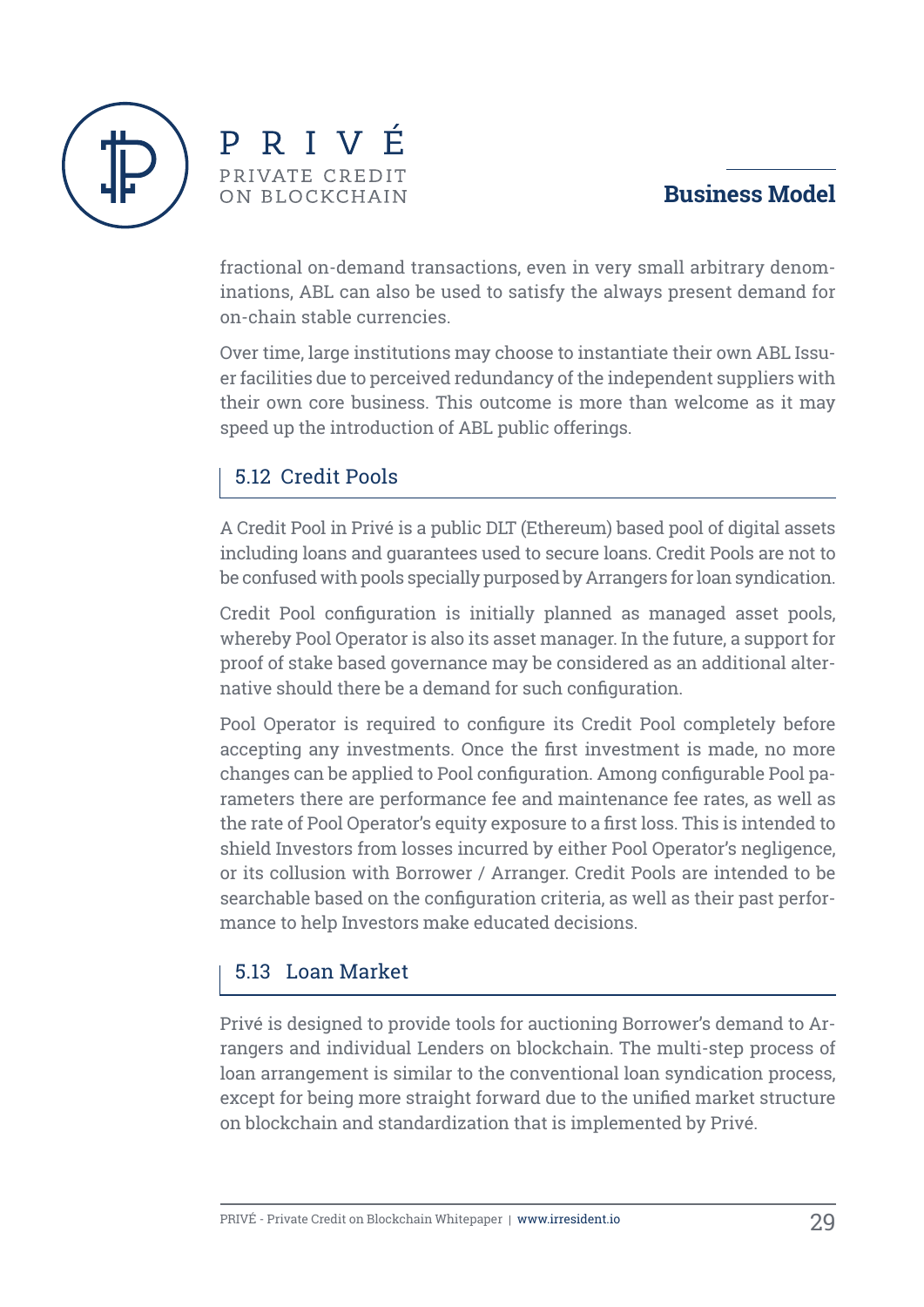



As of writing this, a support for CLO-like structured products is not yet planned for implementation, although it will be considered once Privé's essential functionalities presented in this whitepaper are tested and in production.

Public DLT overcomes many technical differences between loan and bond markets. Since most differences between the two markets derive from the nature of debt origination, not yet accounting for the concept of a (public) shared ledger, any new 'best practices' and regulations resulting thereof are subject to an entirely new evolutionary process which represents an exciting challenge.

#### 5.14 Insurance

Established insurance companies can benefit from integration of (public) distributed ledger technology with the real economy. Various use-cases based on public blockchain enable global aggregation of capital and cooperation between remote entities. These entities, regardless of whether properly mutually identified, do not necessarily trust each other. With transactions limited to public blockchain eco-system, such lack of trust poses no threat, but with distributed applications such as Privé extending their reach to the real world, that is no longer the case.

Privé intends to provide support for integrating a type of insurance policy issued by insurers on blockchain as a form of eligible collateral for guarantees, such as CBG. If accepted by CBG holder on per case basis, it may be efficiently used to reduce administrative cost of verification of conditions otherwise easily verifiable in the real world. Once implemented, the fees for said guarantees will be even more accessible due to the minimal technical reserves required.

Insurers may not necessarily jump into active participation in this market at first, but over time it may become a new stream of opportunities difficult to ignore, especially with the arbitrageurs intermediating between insurers and the blockchain.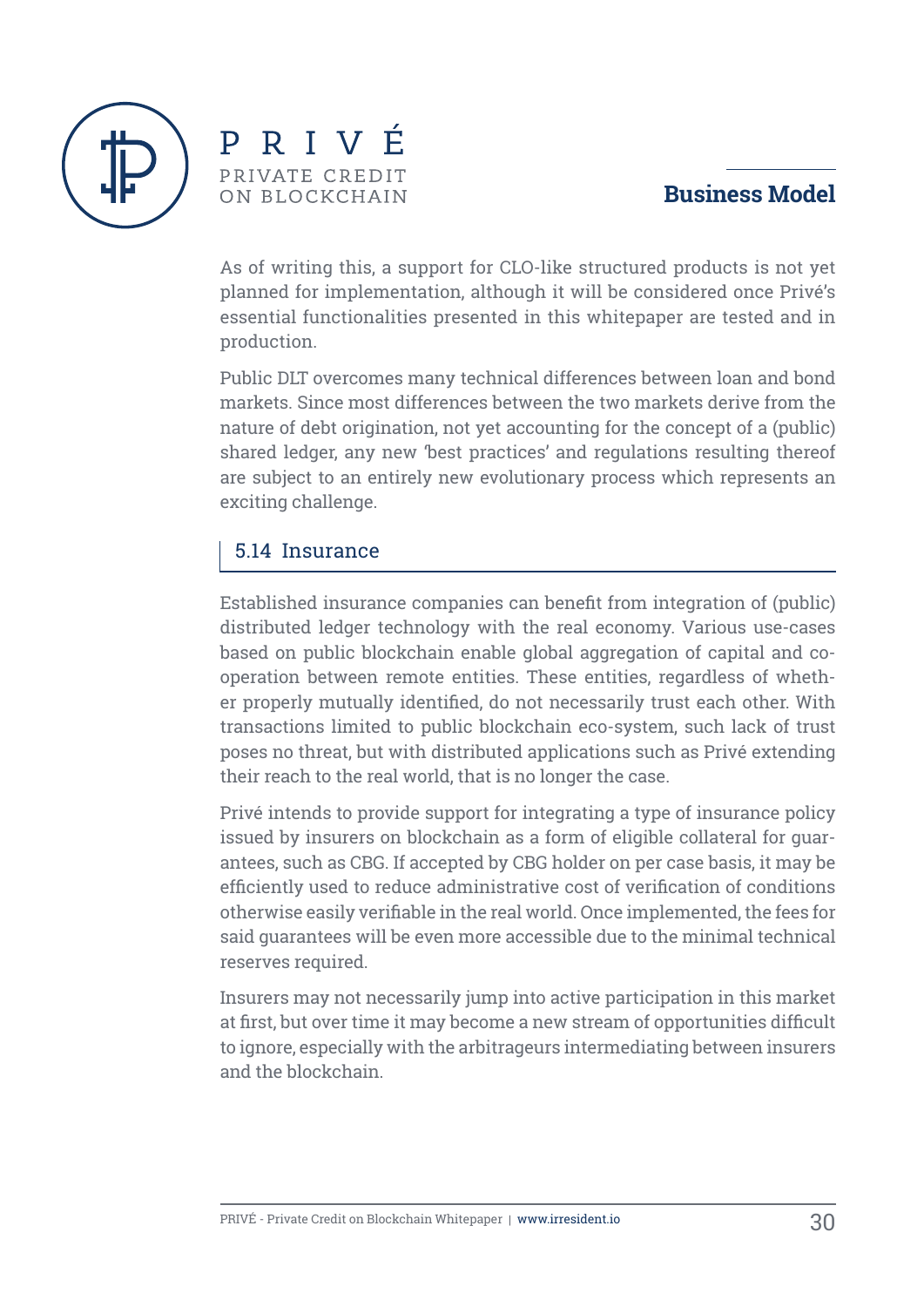



#### 5.15 Revenues and the Distribution thereof

Privé allows for-profit participants to generate revenue from several sources of income.

With the exception of ABL cashflow, all other income streams are fully optional and freely configurable to any positive number (including 0) by the participating parties. The fee configuration will constitute policies of participating parties, these will be searchable and filterable by other participants.

Privé will charge its commission in the form of a percentage on all revenues earned by the participating parties without discrimination. It will distribute generated commission revenue to Privé platform token holders in proportion to their holdings. The rate, and frequency, of the commission distribution (taking in consideration its cost in gas) will be decided upon in the future. One viable option is to enable Privé token holders to vote on the commission rate.

|                 | <b>Type of Revenue</b> | <b>Beneficiary (Role)</b> |
|-----------------|------------------------|---------------------------|
| 1.              | Interest on debt       | Creditor                  |
| $\mathbf{2}$    | Loan origination fee   | Lender                    |
| 3               | Early repayment fee    | Creditor                  |
| 4               | Credit pool returns    | Investor                  |
| 5               | Entry fee              | Pool Operator             |
| 6               | Exit fee               | Pool Operator             |
| 7               | Maintenance fee        | Pool Operator             |
| 8               | Performance fee        | Pool Operator             |
| 9               | Guarantee fee          | Guarantor                 |
| 10              | Net off-chain cashflow | <b>ABL Holder</b>         |
| 11              | Issuance fee           | <b>ABL Issuer</b>         |
| 12 <sub>1</sub> | Maintenance fee        | ABL Issuer                |

Participants' revenues on Privé platform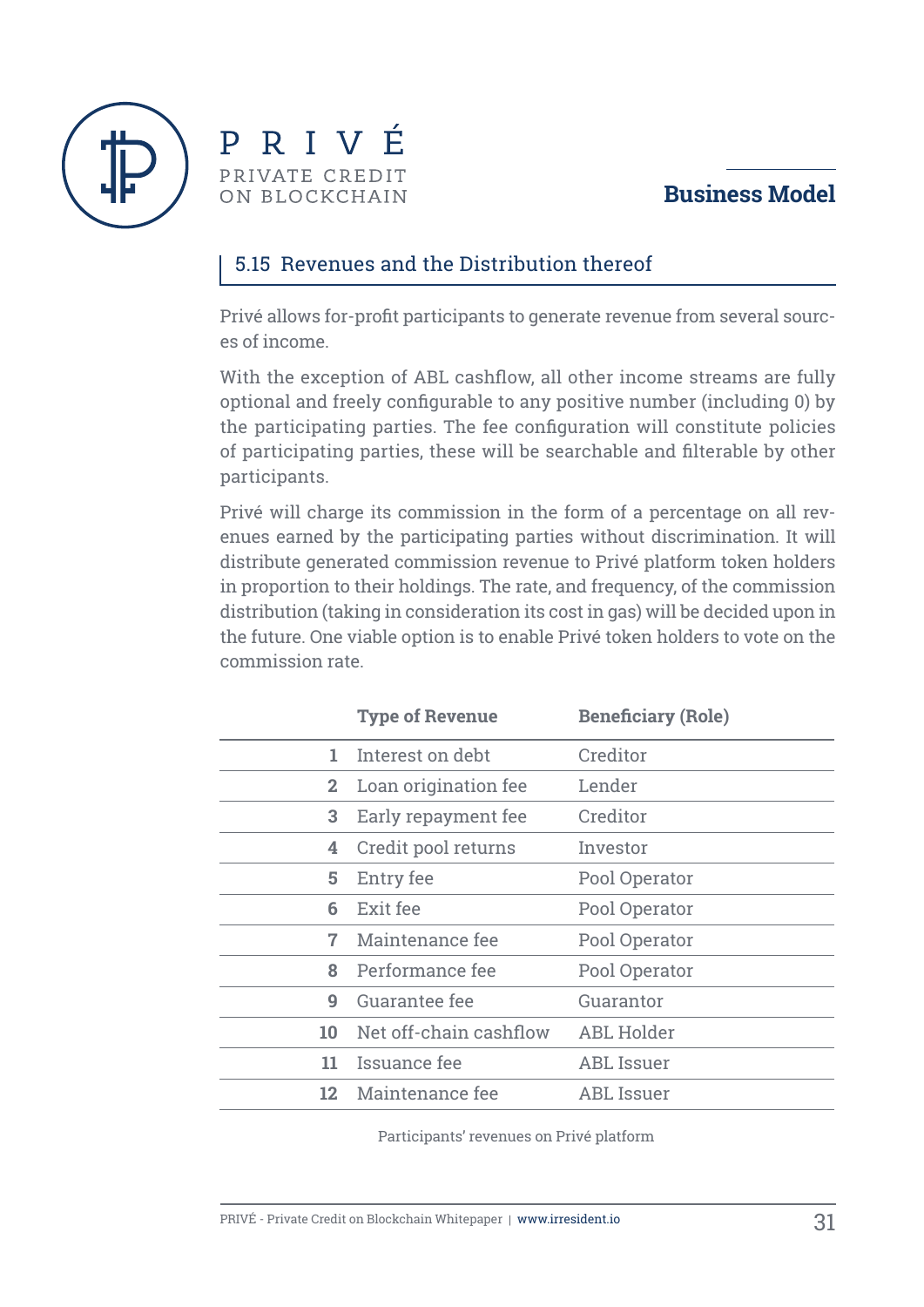



# **Development Roadmap**

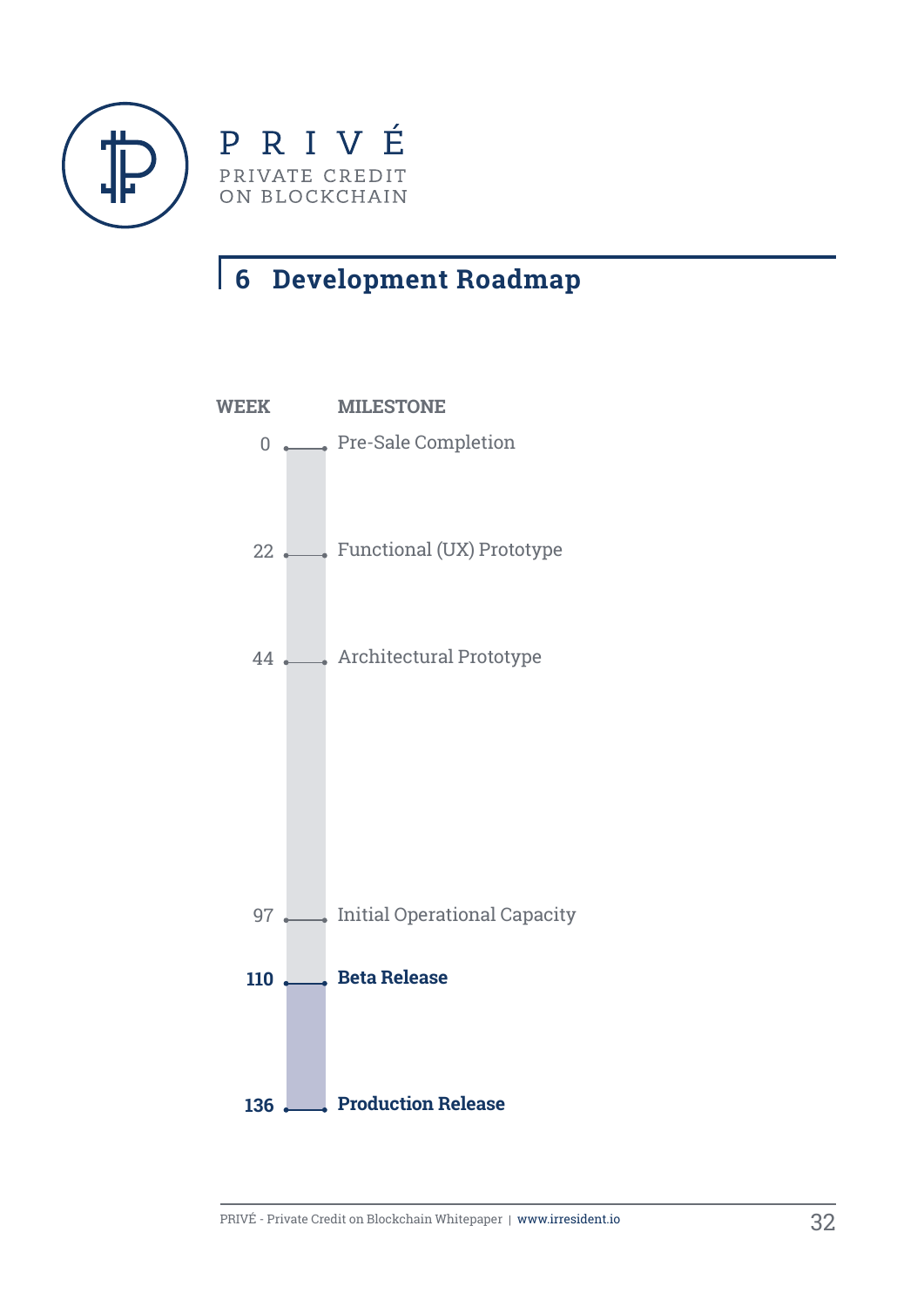

PRIVÉ PRIVATE CREDIT ON BLOCKCHAIN

# **7 Fundraising and ICO**

# 7.1 Privé Token

Privé is being designed to generate revenue for Privé platform users, especially the parties who take risk in investing and allocating their capital as detailed in Privé business use-case model (e.g. Investors, Lenders, Arrangers, Guarantors).

Once the platform is in production and the parties using it start generating revenues, the platform will be charging its commission and distributing it proportionately to Privé platform token holders relative to their holdings. The frequency of distribution is yet to be decided. The commission will be denominated in ETH and redeemable private ABL tokens, depending on which medium was used in the exchange of value in given transactions.

The total issuance of Privé platform tokens is capped at 50,000,000. Their planned distribution is as follows:

| <b>Purpose</b>                             | <b>Amt of Tokens</b> |
|--------------------------------------------|----------------------|
| Token sales                                | 34,000,000           |
| Loan origination fee                       | 4,000,000            |
| Development and legal internationalization | 12,000,000           |
| <b>Total</b>                               | 50,000,000           |

Privé token distribution table

### 7.2 Token Sales

Token sales will be capped at 34,000,000 tokens (out of the absolute total amount of 50,000,000 tokens) and will run over a period of 226 days. With the exception of the initial day of token launch (day 0) for which there will be 250,000 tokens allotted for sale, there will be 150,000 tokens allotted for each of the remaining days (day  $1 - 225$ ).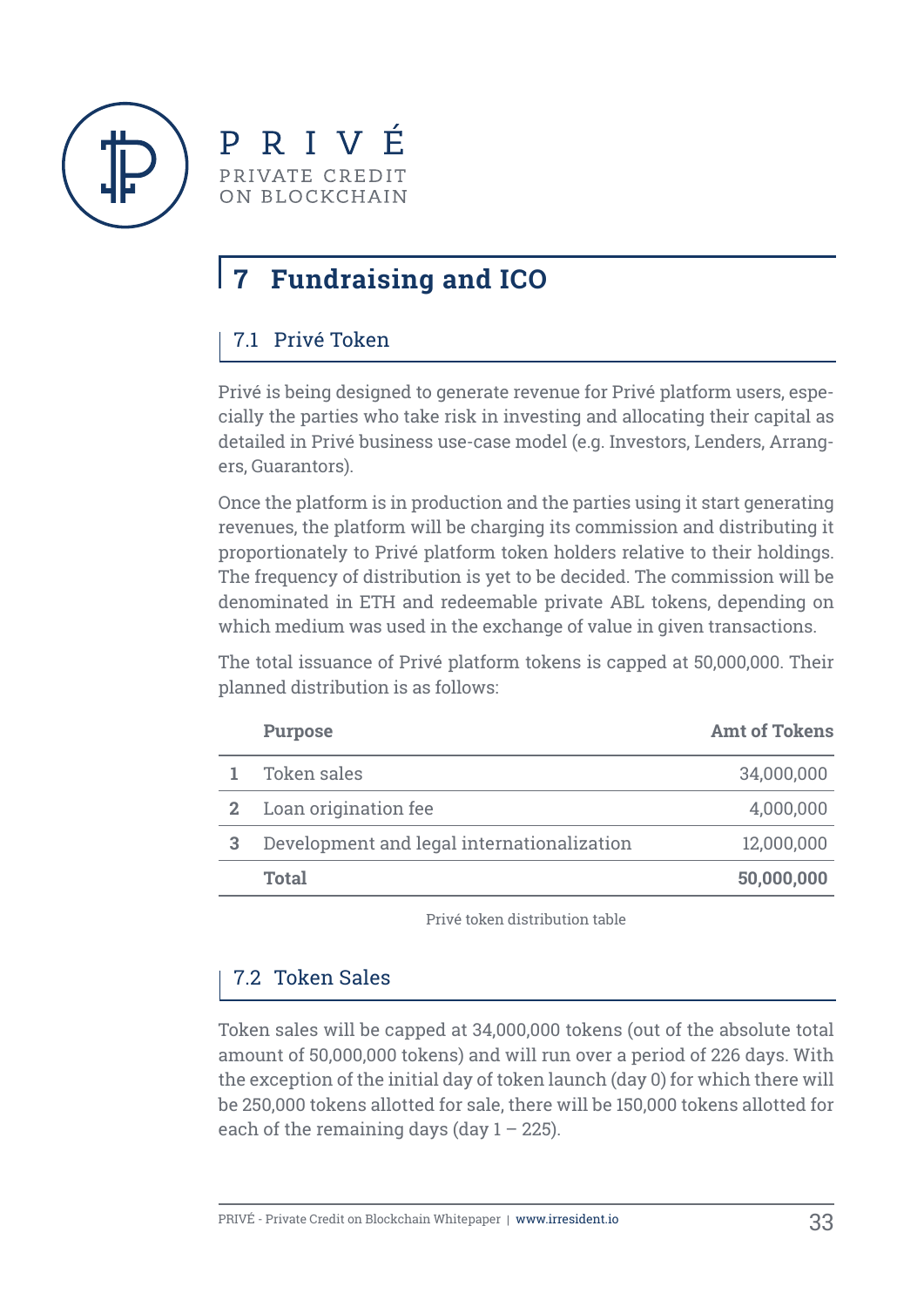

RIVÉ P. PRIVATE CREDIT ON BLOCKCHAIN



Token price floor is calculated by compounding a rate of 1% of the golden ratio reciprocal by the number of days elapsed since the start of the token sales and multiplying it with the initial token price, as per the formula below:

$$
P_n = P_0 \times (1 + 0.01/\varphi)^n
$$

with being the number of days elapsed and being the golden ratio number calculated as follows:

$$
\varphi^2 - \varphi - 1 = 0 : \varphi = \frac{1 + \sqrt{5}}{2} : \varphi = 1.61803.
$$

Given the initial token price of \$1.00 USD, the token price floor curve progression is shown in the following table and the accompanying chart.



Privé token price floor curve over token sales period

The sales strategy relies on economic incentive for early token investors as they bear more risk with respect to our development roadmap than token investors who chose to join later in the sales process. However, to ensure that there is never shortage of our tokens, until either the time limit or the capped amount is reached, we decided to add a market based pricing mechanism on top of the floor pricing curve.

When sold out, token allotments will make room for sales of tokens otherwise allotted in the future at rates calculated relative to the respective distance in number of days squared and added to the otherwise current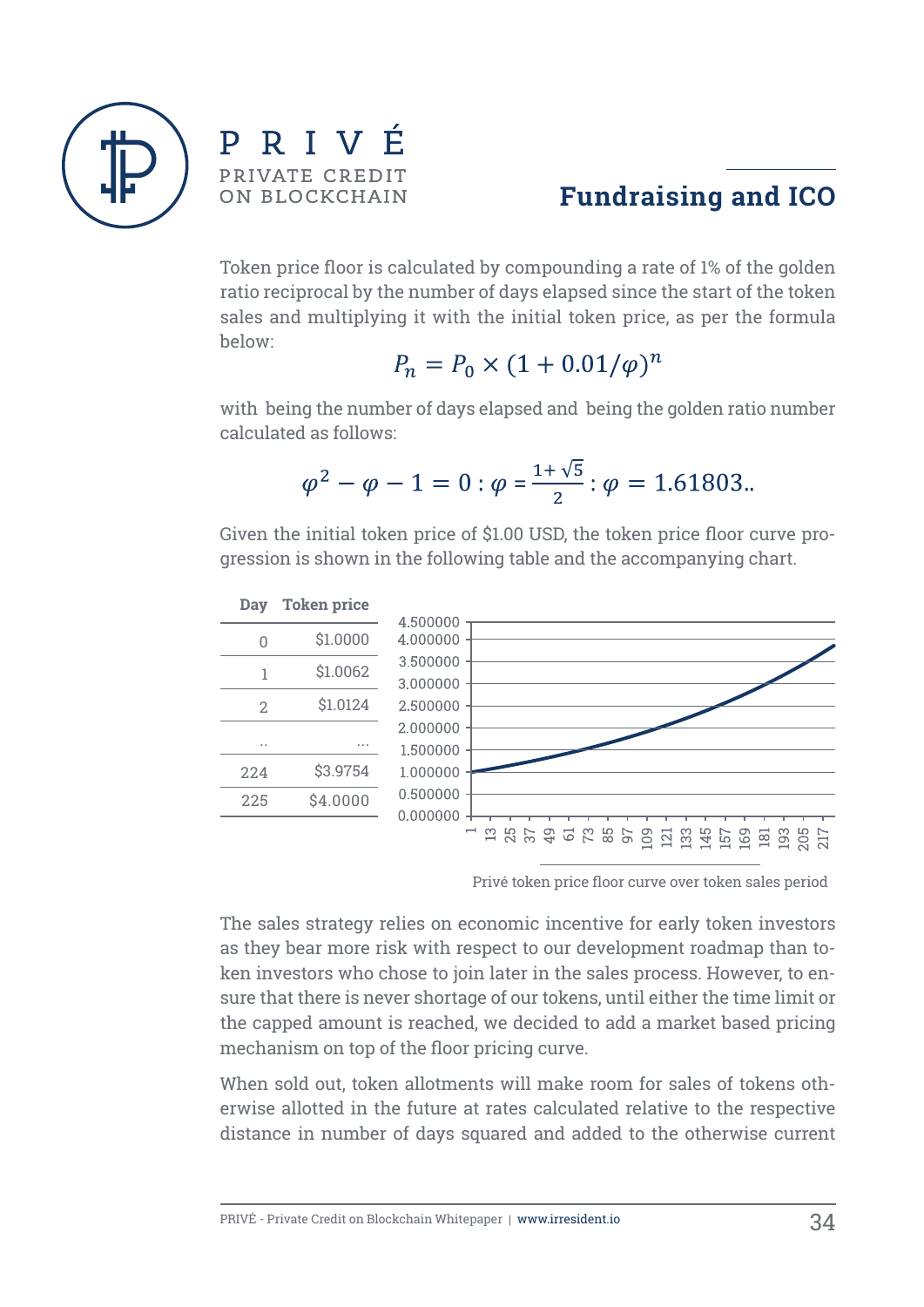

# PRIVÉ PRIVATE CREDIT ON BLOCKCHAIN

# **Fundraising and ICO**

allotment rate instead of the initial price. This feature will cause rates to temporarily detach from the floor curve each time the total of tokens sold exceeds the total allotment on the day of purchase and maybe even spike on high volume. However, given the exponential rise relative to excess sales by allotment multiples, it is expected that such spikes will be short lived and followed by reversals to the mean (the price floor curve) as shown in the chart below.



A reversal to the mean is simply a result of lesser demand than the total allotted supply, including the excess supply already sold. It's important to emphasize that individual purchase orders that span over allotment multiples will fill multiple price levels as per the algorithm logic described earlier.

For illustration, below is a hypothetical example of how the tokens will be priced in a scenario of five orders, for simplicity reduced to just one transaction per each of the initial five days of sales.

| Day            | <b>Allotted</b> | <b>Price floor</b> | Volume    | <b>Start Price</b> | <b>End Price</b> | Avg. Price |
|----------------|-----------------|--------------------|-----------|--------------------|------------------|------------|
| 0              | 250,000         | 1.000000           | 250,000   | 1.000000           | 1.000000         | 1.000000   |
|                | 150,000         | 1.006180           | 1,200,000 | 1.006180           | 1.358613         | 1.182396   |
| $\overline{2}$ | 150.000         | 1.012399           | 50,000    | 1.358613           | 1.260730         | 1.309671   |
| 3              | 150,000         | 1.018656           | 40,000    | 1.260730           | 1.185185         | 1.222958   |
| 4              | 150,000         | 1.024951           | 30,000    | 1.185185           | 1.128555         | 1.156870   |

A hypothetical Privé token sales scenario over the initial 5 days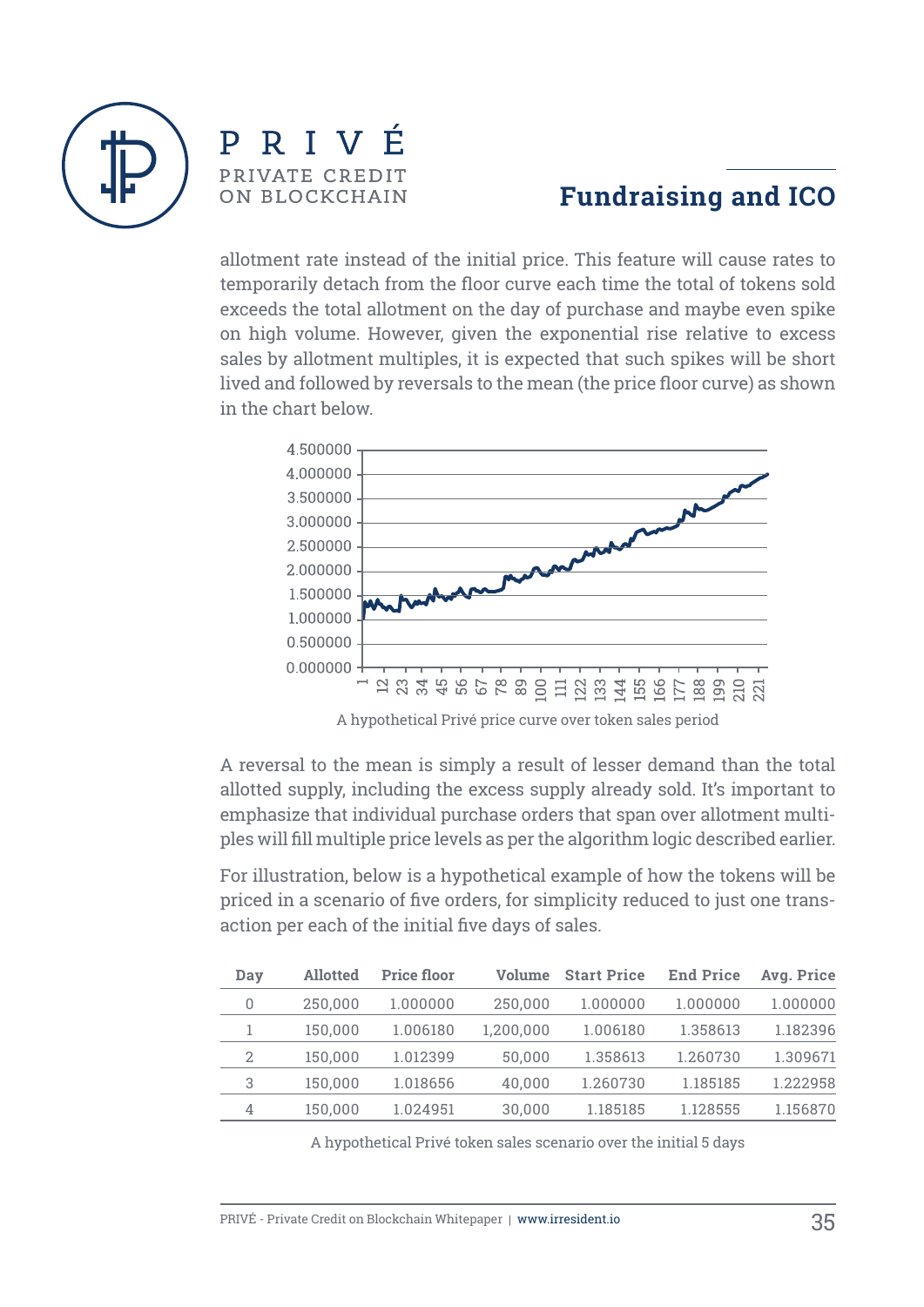



# **Fundraising and ICO**

At the time being, we have yet to decide on the future of excess ETH resulting from sales of tokens above the floor curve rates, but adding to maintaining liquidity of Privé tokens once they are listed on exchanges is definitely an option.

The start of token sales will be announced on our website: www.irresident.io.

#### 7.3 Pre-Sale

Pre-Sale phase is intended for first supporters who will be helping us with funding our early development and marketing efforts. In return for their trust and support given to us prior to obtaining market feedback, we are offering a 30% discount on the initial token price for the entire amount of 4,000,000 tokens intended for pre-sale.

### 7.4 Support for Exit Strategy

Ever since the SEC reminded the investment public of regulatory framework restrictions regarding investment contracts in the US, there has been an overwhelming reluctance by existing token exchanges to list tokens deemed to be investment contracts. This lack of support for investment contract tokens has brought into question the exit strategy for investors in this type of tokens.

We at Irresident are serious about providing all eligible investors with a means to sell their Privé tokens on an open market, even if it involves establishing an exchange of our own. The entrepreneurial effort of which may represent a sufficient digression from our original path for us to launch it as a separate project, if necessary.

In the European Union and many other jurisdictions, token exchanges are not even required to register as money transfer companies, and tokens can be bought and sold as merchandise. Also unlike the US, in the EU, investment contracts are not considered securities, also debt, if in the form of a loan agreement, can be ceded from one creditor to another.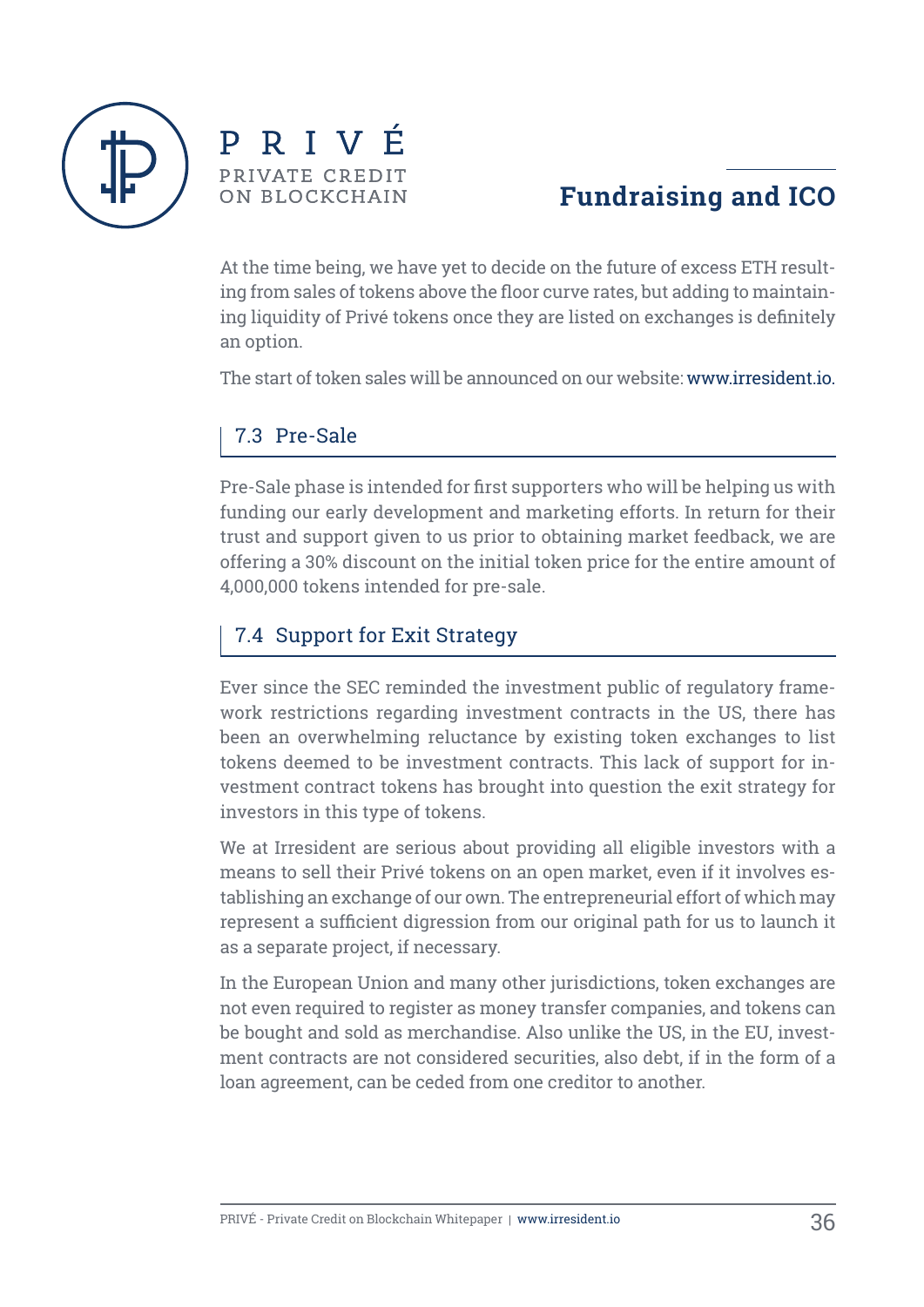



# **8 Notes**

#### 8.1 Work in Progress

At the time of writing, this whitepaper is a work in progress and therefore subject to change without prior notice.

# **9 Glossary**

#### BUSINESS ACTOR

Business Actor is a role of participant external to the modeled business that maintains interactions with the business.

#### BUSINESS USE-CASE

Business Use-Case is a case of interaction between one or more Business Actors and the modeled business. Business Use-Case generates measurable value for its participants and/or the business itself.

#### DLT

Distributed Ledger Technology

#### FX

Foreign currency exchange

#### LBO

[Corporate] Leveraged buyout is acquisition of a company partially with a loan secured by cashflow of the company being acquired.

#### LC

Letter of Credit is instrument used for substituting a Buyer's credit with that of a bank in order ensure payment to Seller and facilitate trade.

#### NPL

Non-Performing Loan(s) the servicing of which is long overdue and is very unlikely to be repaid.

#### SPL

Sub Performing Loan(s) that is still being serviced but with late and/ or insufficient payment of interest and/or principal

#### UML

Unified Modeling Language is a visual modeling language originally developed by Rational Software Corporation and its founders and later supported by IBM after acquiring Rational Software.